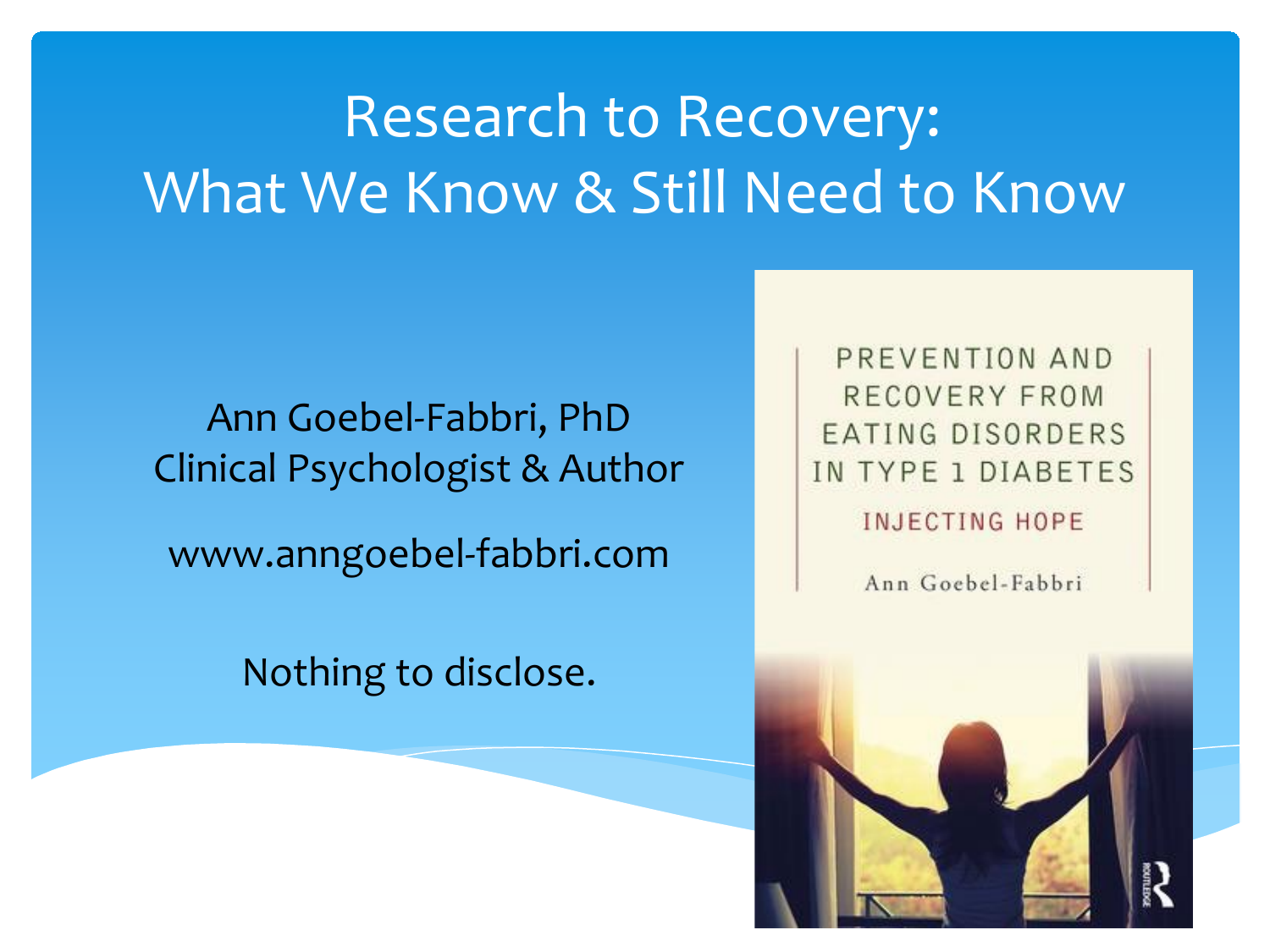### **Overview**

- "Diabulimia," insulin restriction, and eating disorders in type 1 diabetes (T1D)
- Connections between T1D and eating disorders
- Review of the research: prevalence, medical risks, screening
- Treatment recommendations
- Learning from the experts

•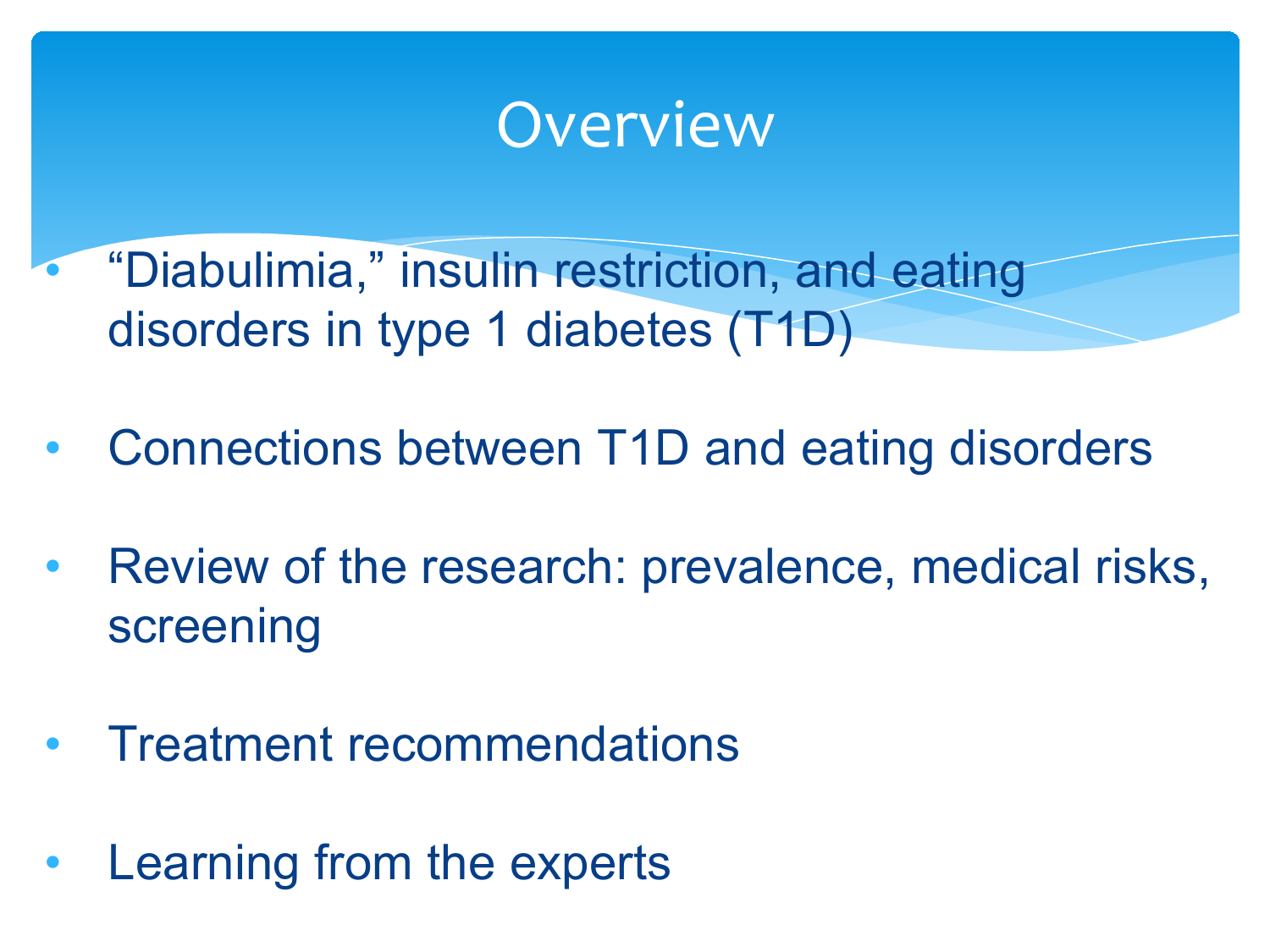# "Diabulimia" or ED-DMT1 The pros and cons of a name

- Pro:
	- A name indicates that others struggle with it.
	- Decreases shame and isolation.
	- Raises awareness.
	- Creates a way to talk about it.
	- Provides a community.

Con:

- *This* name risks conveying that it's exclusively bulimia.
- Associated solely with insulin restriction.
- Runs risk of oversimplifying a connection between two complex diseases.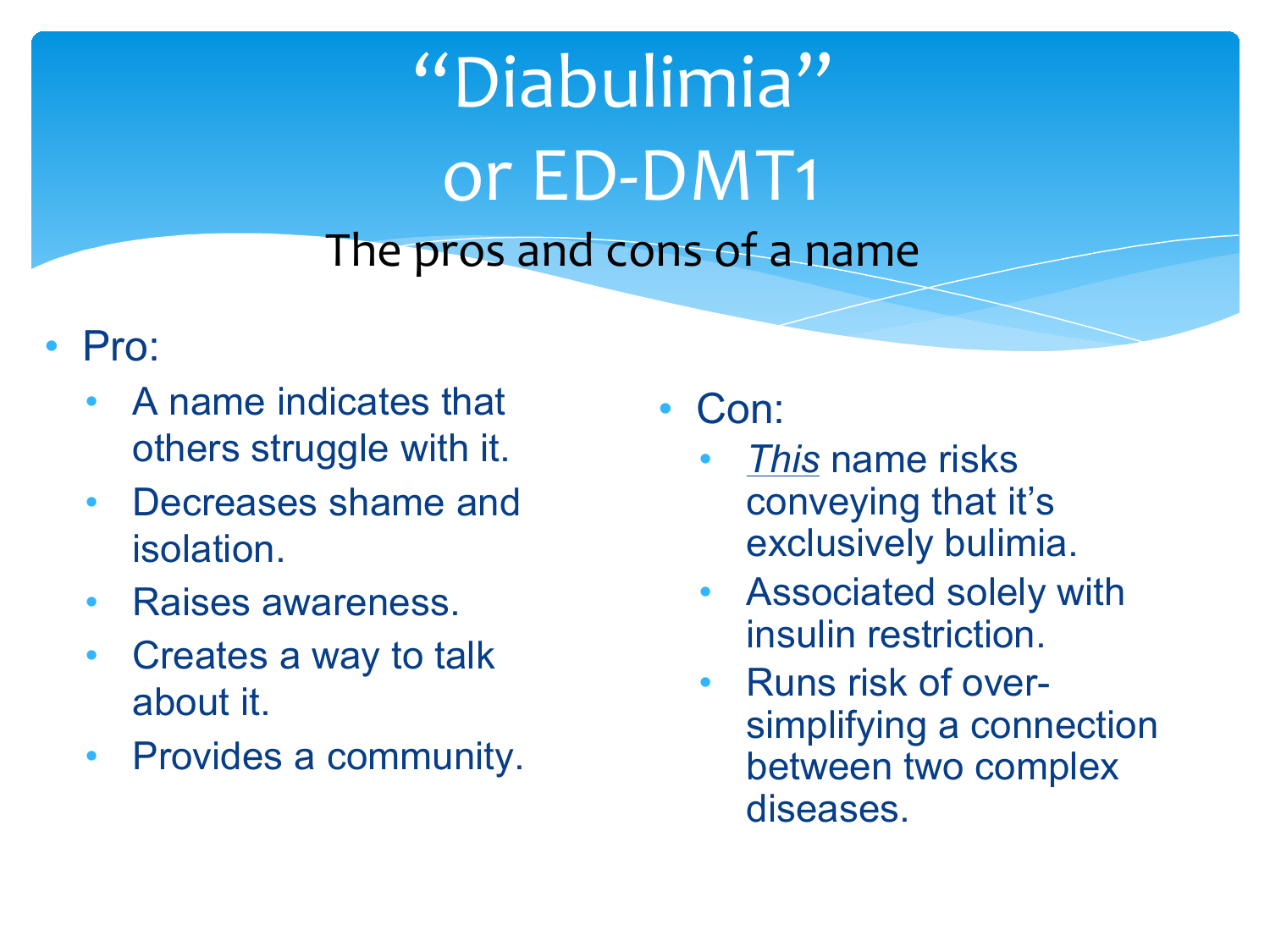### Insulin Restriction

### Why is it a purge symptom?

- Without or with too little insulin, body can't absorb glucose from blood, can't use or store calories.
- As blood glucose increases, body attempts to regulate glucose by urinating as much glucose as it can.
- Cells are starving, break down fat and muscle for energy.
- Acidic ketone bodies form in blood, pH balance changes.
- Diabetic ketoacidosis (DKA) is a medical crisis, requiring ICU treatment and can be fatal.

Peters & Laffel (Eds.), 2013. *Type 1 Diabetes Sourcebook*. American Diabetes Assoc/JDRF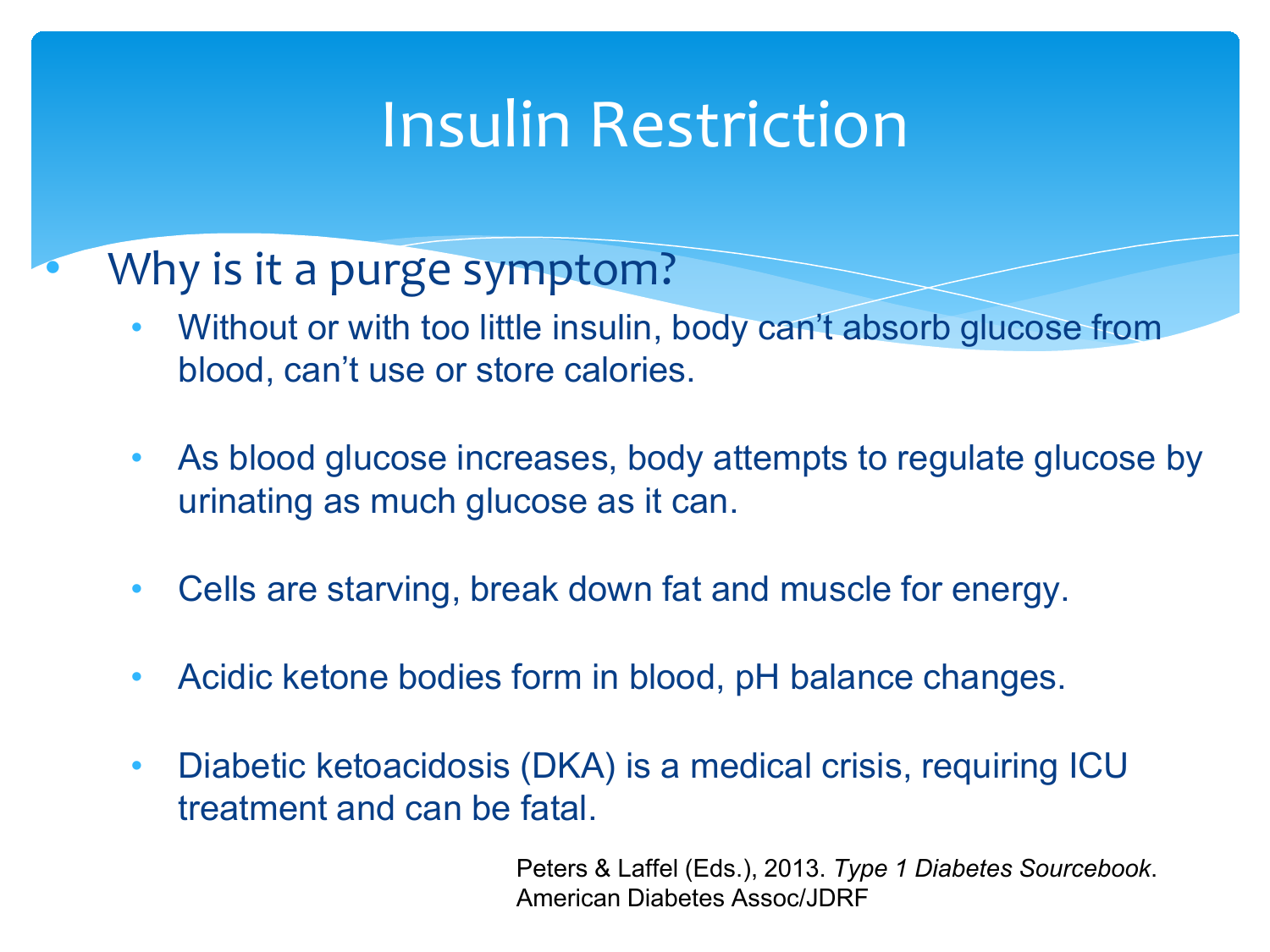# Symptoms Associated with Insulin Restriction

∗Elevated glucose levels ∗Thirst, frequent urination ∗Increased hunger ∗Physical exhaustion ∗Mood changes ∗Difficulty concentrating ∗Difficulty with memory

∗Medical Crisis = DKA ∗Nausea, vomiting ∗Intense muscle pain ∗Rapid breathing ∗Delirium or loss of consciousness ∗Can be fatal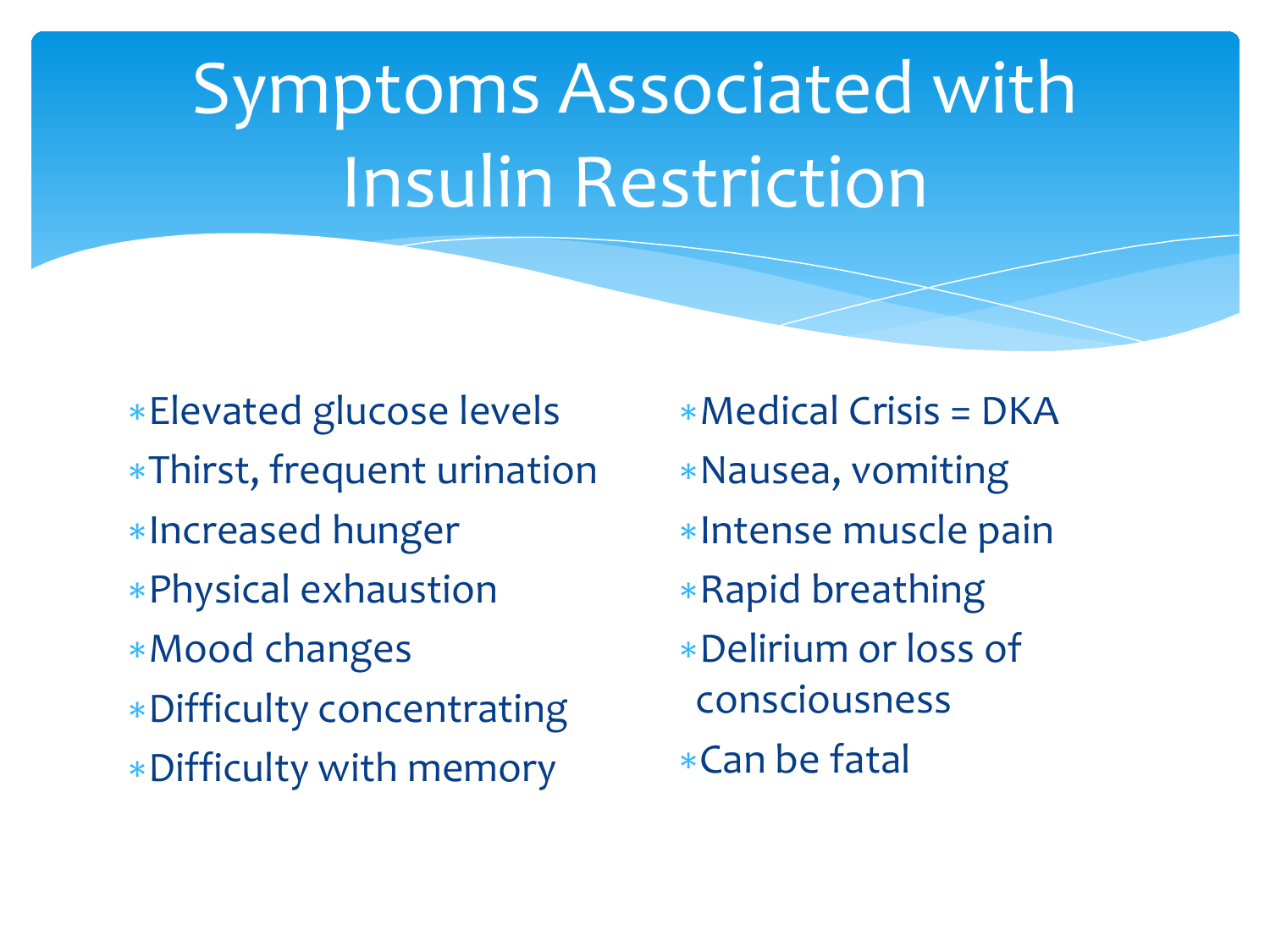### Anorexia Nervosa and Type 1 Diabetes

• Calorie restriction leading to less than minimally normal body weight.

- Intense fear of weight gain, despite being underweight.
- Disturbance in perception of body weight/shape, or undue influence of weight/shape on self-esteem.
- Co-morbid w. T1D, low BG values and A1c "mask" ED until BMI dangerously low. Insulin underdosing in AN not mentioned in DSM-5. What about Binge/Purge type?

*Diagnostic and Statistical Manual of Mental Disorders – 5<sup>th</sup> Ed. (2013).* American Psychiatric Publishing.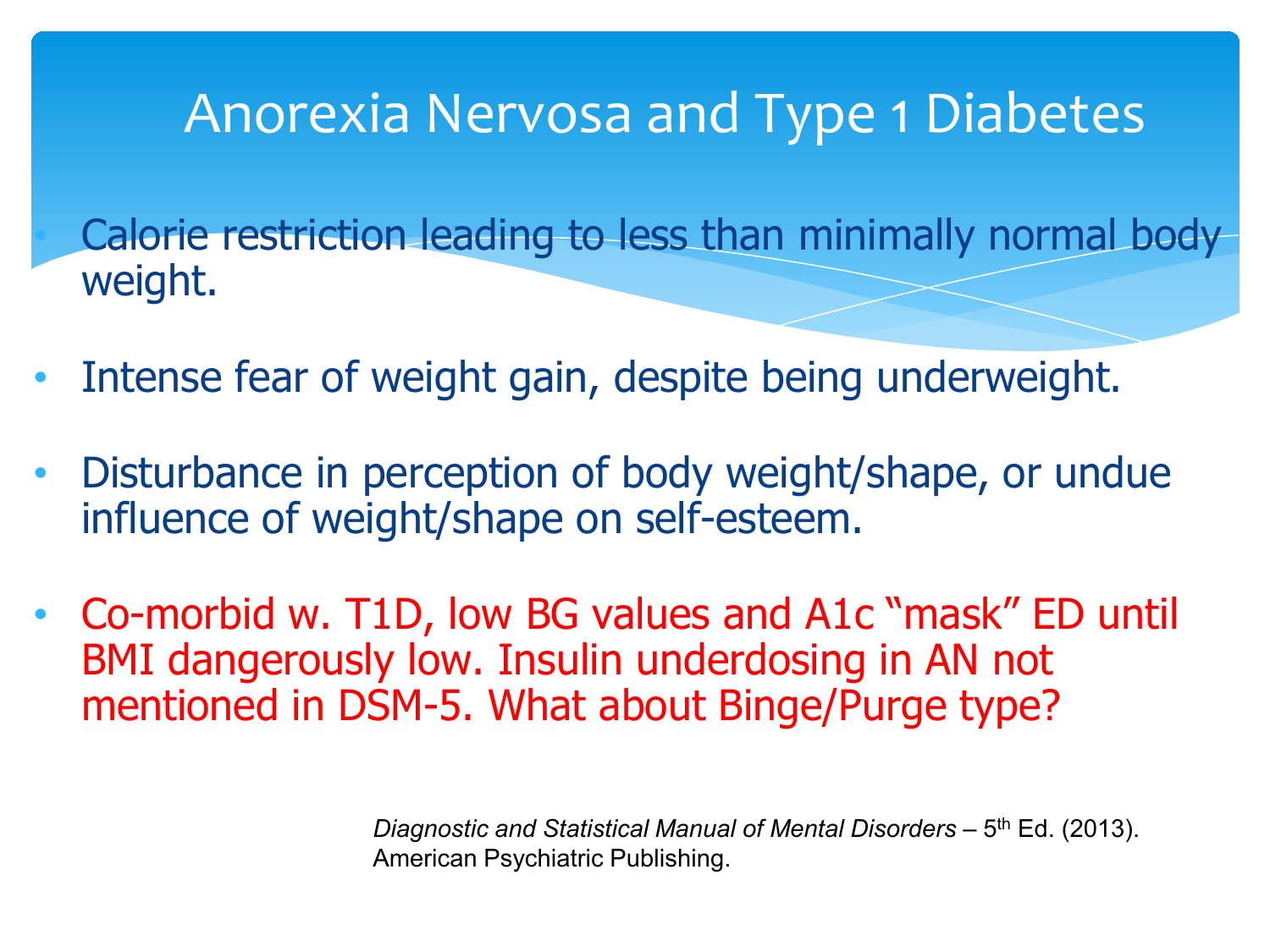### Bulimia Nervosa in Type 1 Diabetes

- Recurrent episodes of binge eating:
	- Larger amount of food than peers would eat under similar circumstances.
	- Sense of loss of control over eating.
- Recurrent purging to prevent weight gain:
	- Self-induced vomiting.
	- Misuse of laxatives, diuretics, enemas, or other medications. LIKE INSULIN
	- Fasting, Excessive exercise.
- Self-esteem unduly influenced by shape and weight.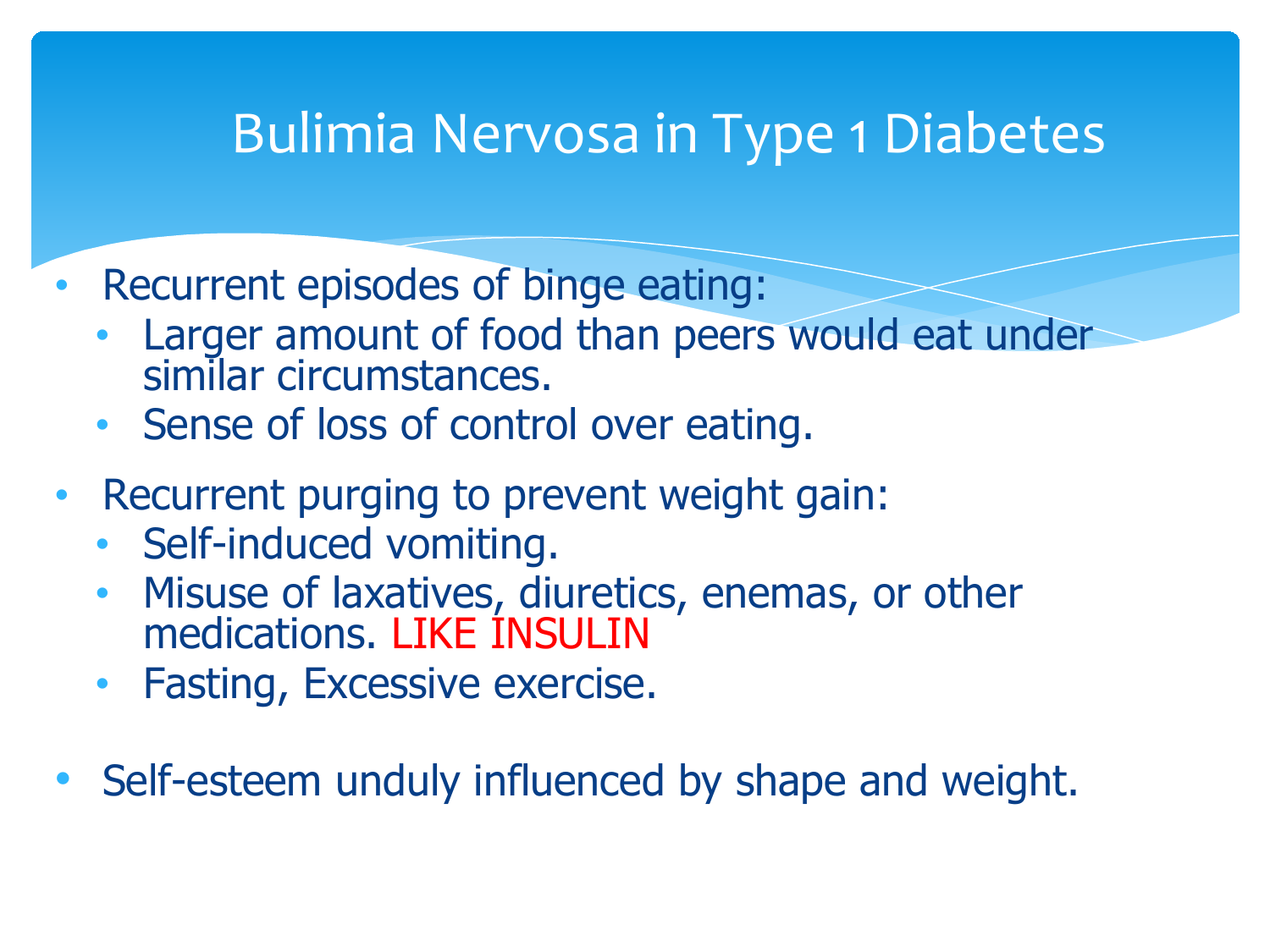Other Specified Feeding or Eating Disorder (OSFED)

- All criteria for AN except significant weight loss.
- All criteria for BN except bingeing and purging occurs less than once weekly.
- Recurrent insulin restriction without calorie restriction or bingeing also not mentioned in DSM-5.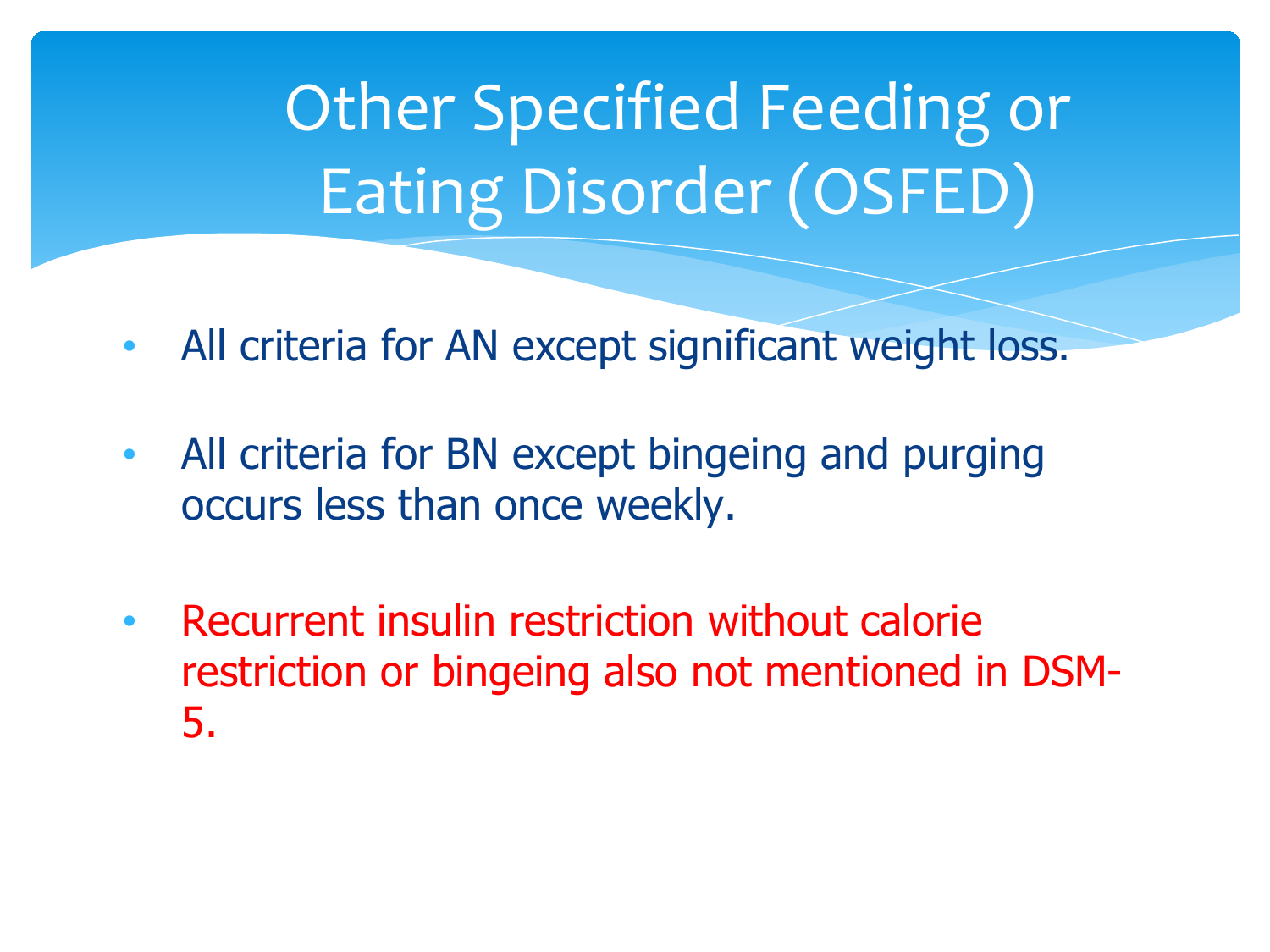### Before & After Insulin Treatment (Discovered in 1922)



Weight loss prior to diabetes diagnosis and weight restoration after treatment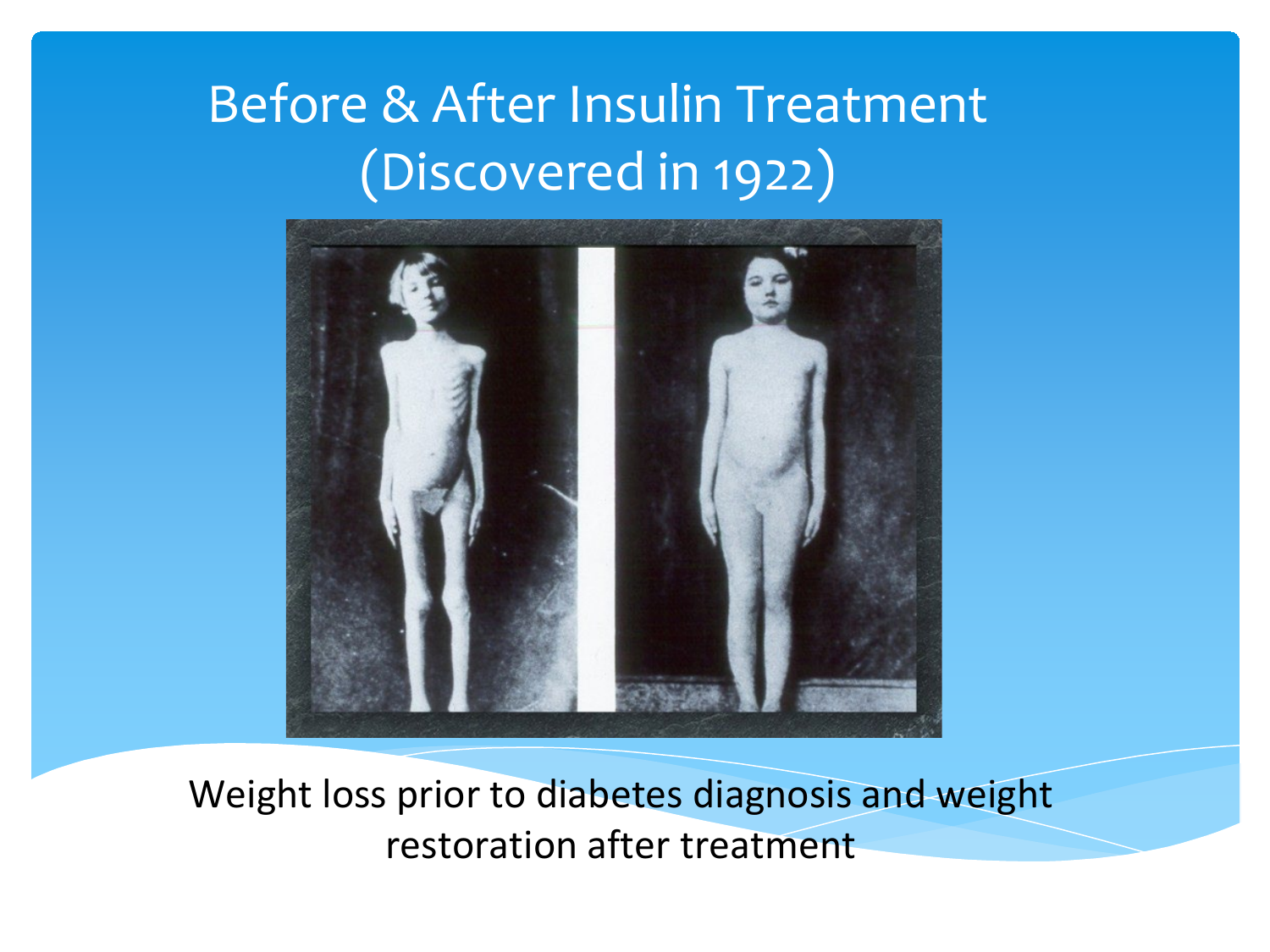Eating Disorders & Type 1 Diabetes – some theorized connections

• Puberty is a dx peak for both T1D and eating disorders.

- T1D presents with initial weight loss. Once BG's regulated, weight is restored. What is learned? "Insulin makes me fat."
- T1D tx involves attention to meal content, portion size, exercise, and weight (can mirror the eating disorder mindset)
	- ∗ Old messages: Good and bad foods. Concepts of restriction and cheating.
	- <sup>∗</sup> New messages: Carbohydrate counting & all foods fit. Depends on how it's taught.
- DCCT intensive group gained 10.5 lbs more than conventional group. Goebel-Fabbri et al. (2002). *Treatments in Endocrinology*, 1 (3): 155-162.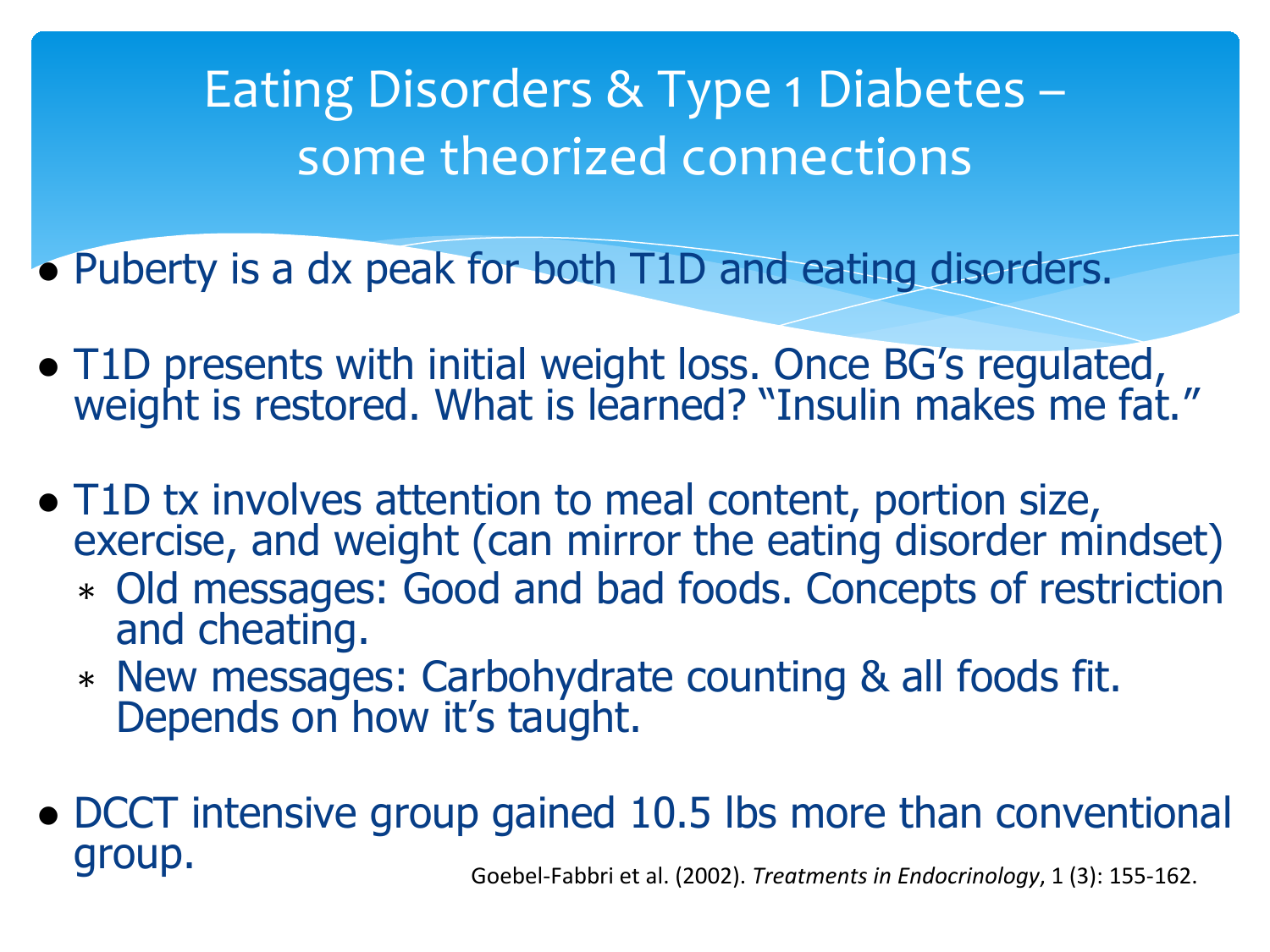T1D disrupts more than insulin production (gratefully adapted from Dawn Lee Akers)

- Loss of hunger cues. Booth DA (2008). Appetite 51:433-441.
- Absence of Amylin decreases satiety and increases gastric emptying. Paspala I, et al. (2012). Cardiovasc Med J 6:147-155.
- Lack of Leptin disrupts appetite. Ahima RS (2008) J Clinical Invest 118:2380-83.
- Reduced Dopamine turnover reduces reward/pleasure. Kleinriddersa A et al. (2015). Proceedings Natl Acad Science 112:3463-68.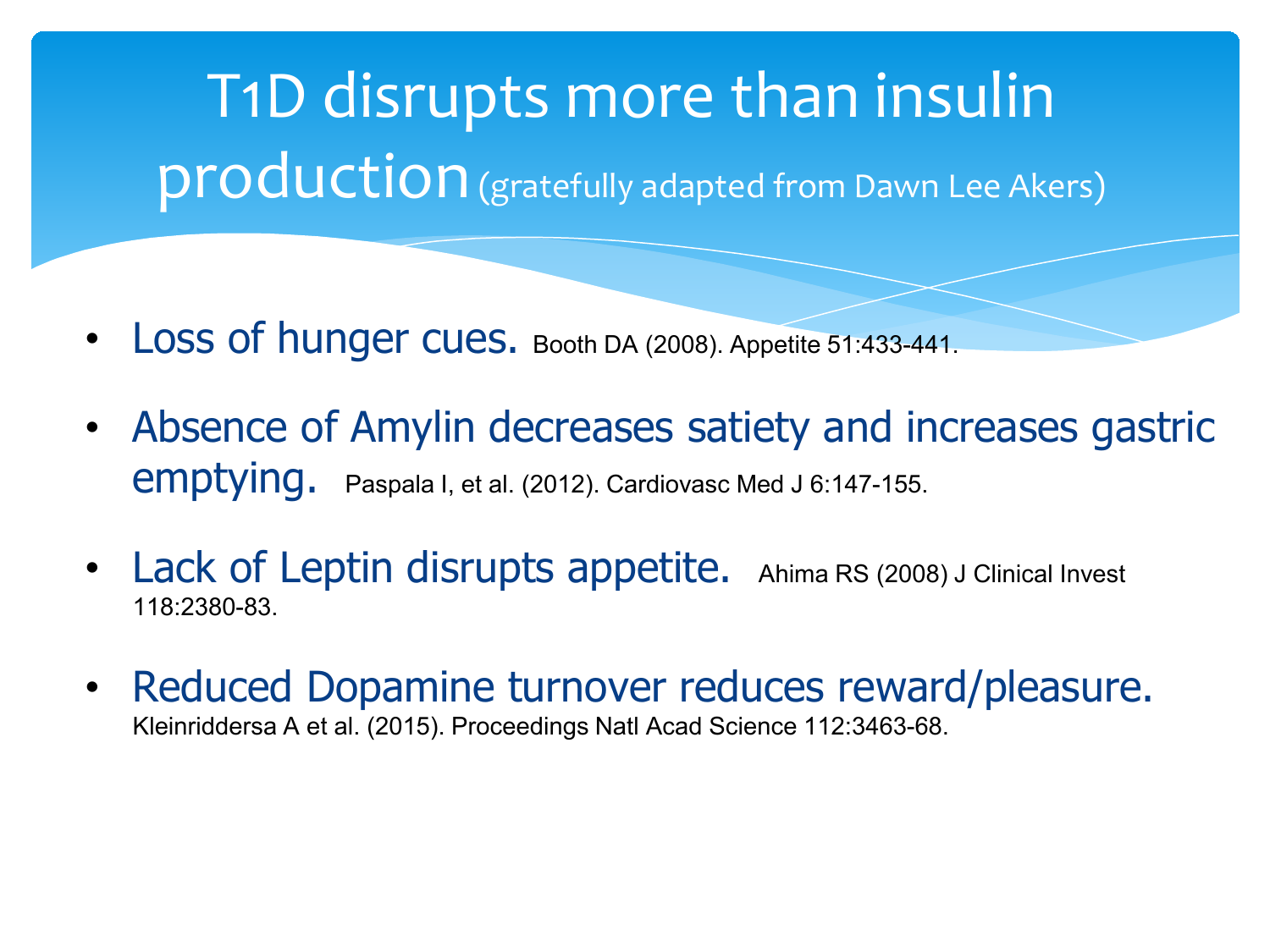## Eating Disorders & Type 1 Diabetes

• 2.4 times the risk than women without T1D.

Jones et al. (2000). British Medical Journal 320:1563-1566.

- 31% of 341 female Joslin patients (ages 13-60 years) omitted insulin for weight loss. Polonsky et al. (1994). Diabetes Care 17:1178-1185.
- Strong relationship to microvascular complications of diabetes. Rydall et al. (1997). New England Jrnl of Medicine. 336:1849-1854.
- Insulin restriction conveyed a three-fold increased risk of mortality during 11 yr follow-up. Goebel-Fabbri et al. (2008). Diabetes Care 31:415-419.
- AN 2.5%, T1D 6.5%, Combo 34.8% over 10 yrs. Nielsen et al. (2002). Diabetes Care 25:309-312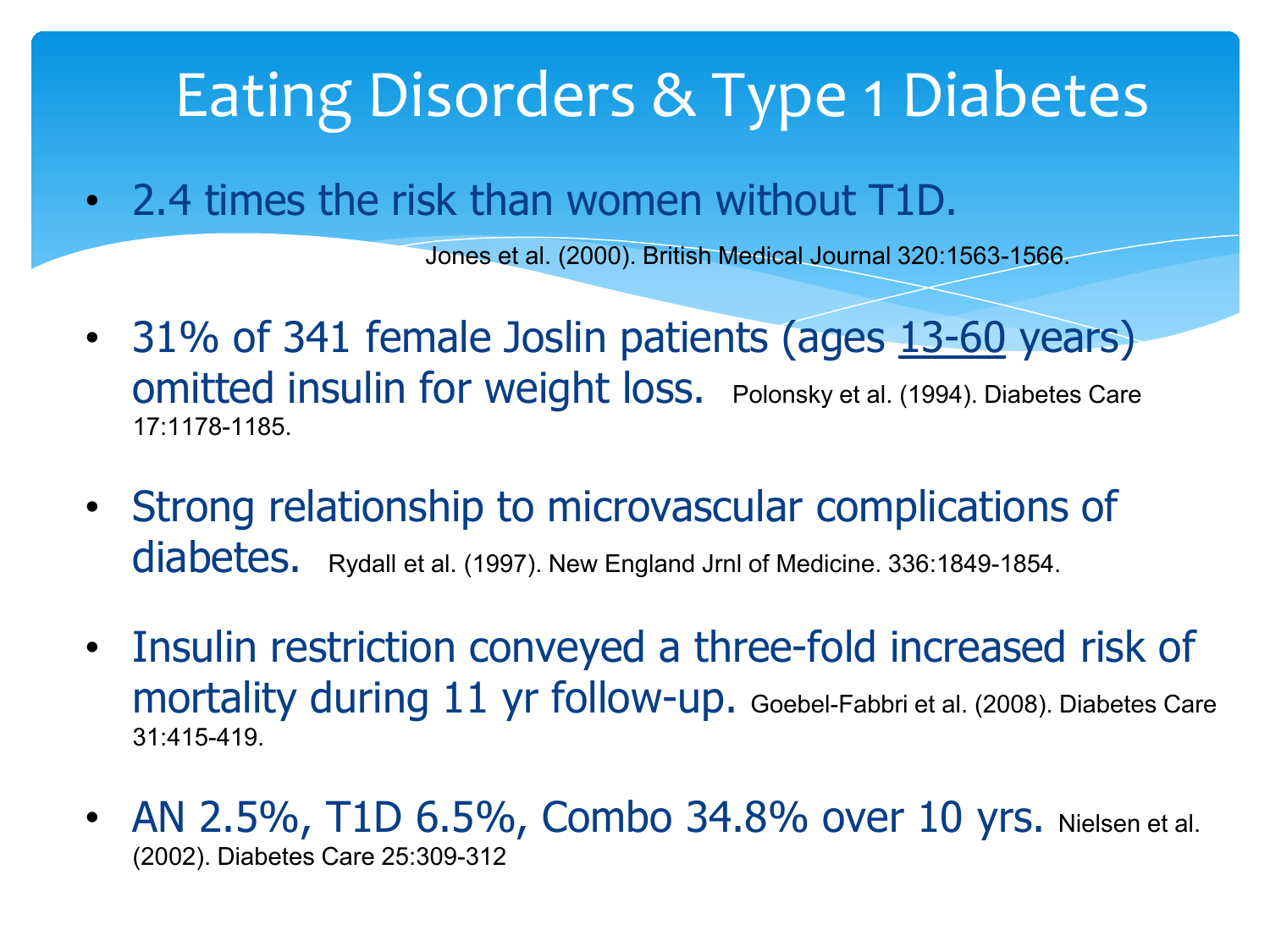

# The Good News

- Diabetes Control and Complications Trial (DCCT), a multi-center, longitudinal study of type 1 diabetes.
- Demonstrated that treatments aimed at achieving "near normal" blood sugars (A1c  $\langle 2|$  7%) reduced the medical risks of diabetes by 60% or more.

Group. (1993). New England Jnl of Medicine 329:977-986. The Diabetes Control and Complications Trial Research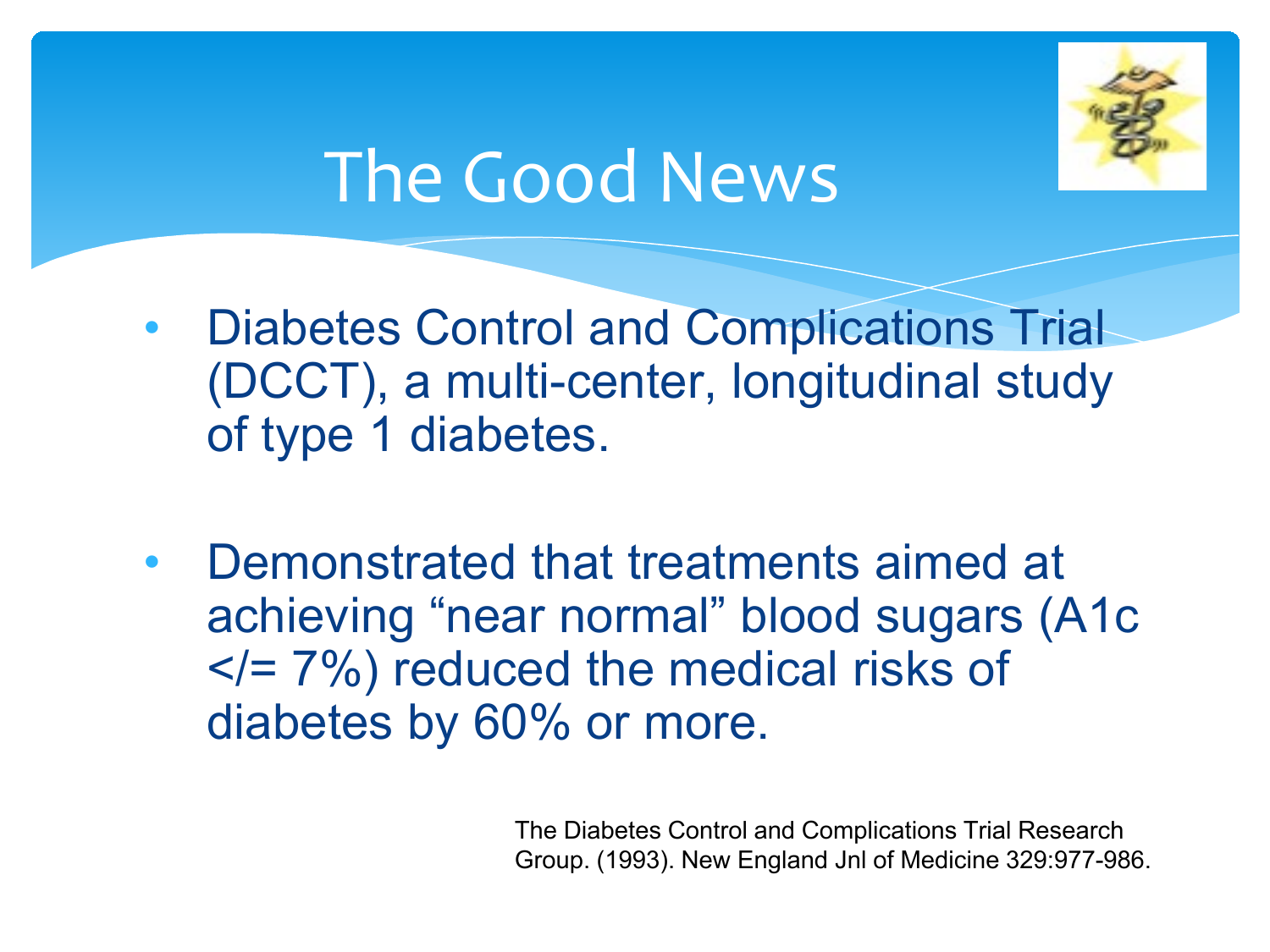# Should screening tools be T1D specific?

∗Non-T1D-specific tools may over-estimate disordered eating in T1D due to standard treatment strategies. ∗Ex: 50% of EDE & 6.6% of EDI-3 items could be influenced by T1D.

∗To address this, some widely used tools have inserted T1D-related questions (EDE, EDE-Q & YEDE-Q, EDI-3).

> Powers et al. (2015). Eating Disorders: The Journal of Treatment and Prevention

D'Emden et al. (2012. Acta Paediatrica 101:973-978.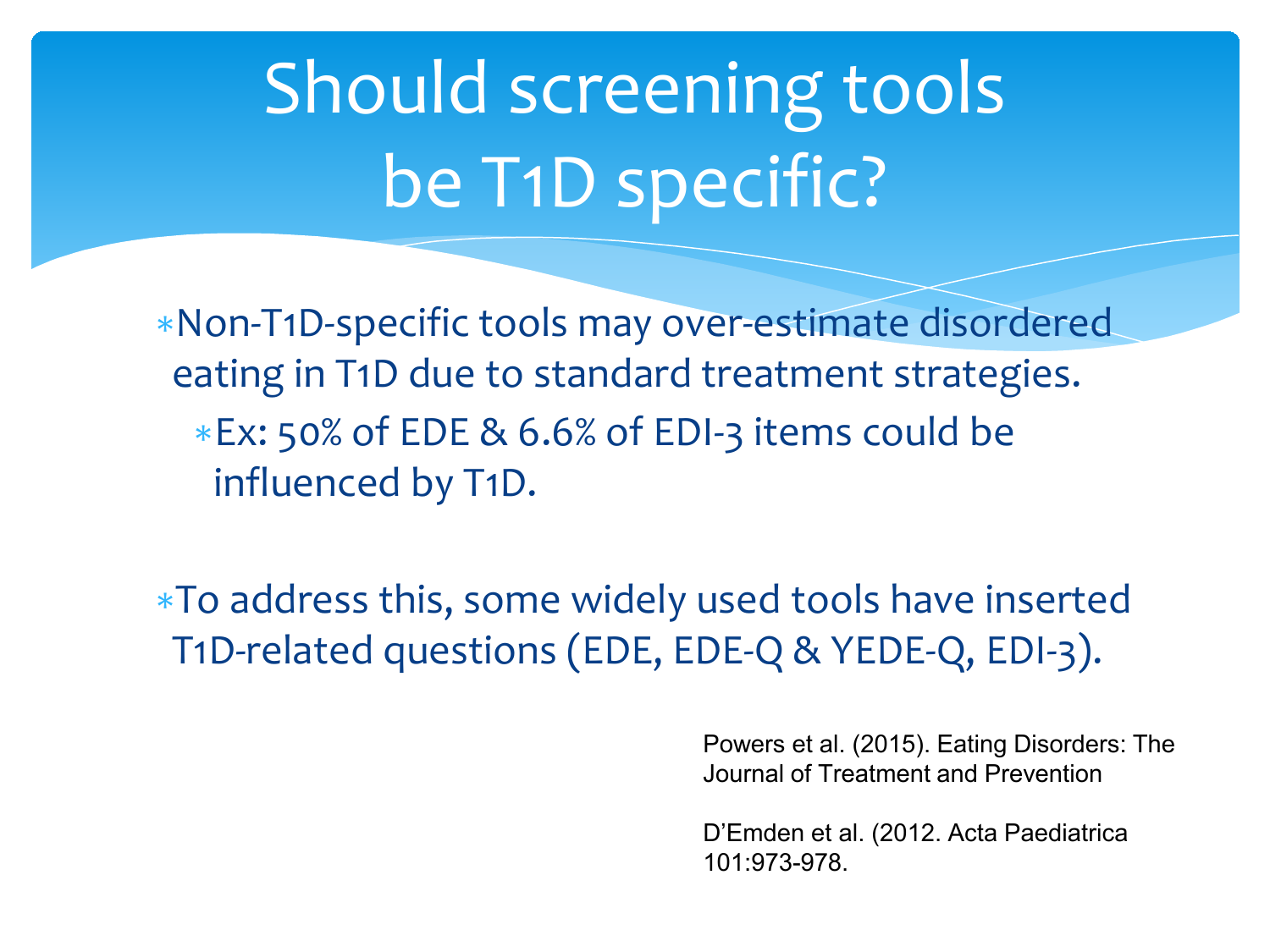# Diabetes Eating Problem Survey – Revised (DEPS-R)

∗Assesses for general eating disorder behaviors and T1D specific ones – including insulin restriction- but not the full range of symptoms.

- ∗Widely used in research by teams around the world.
- ∗16 items, 6 point Likert scale.
- ∗Clinical concern >/= 20.
- ∗Takes < 10 minutes to complete.

Markowitz et al. (2010). Diabetes Care 33:495-500.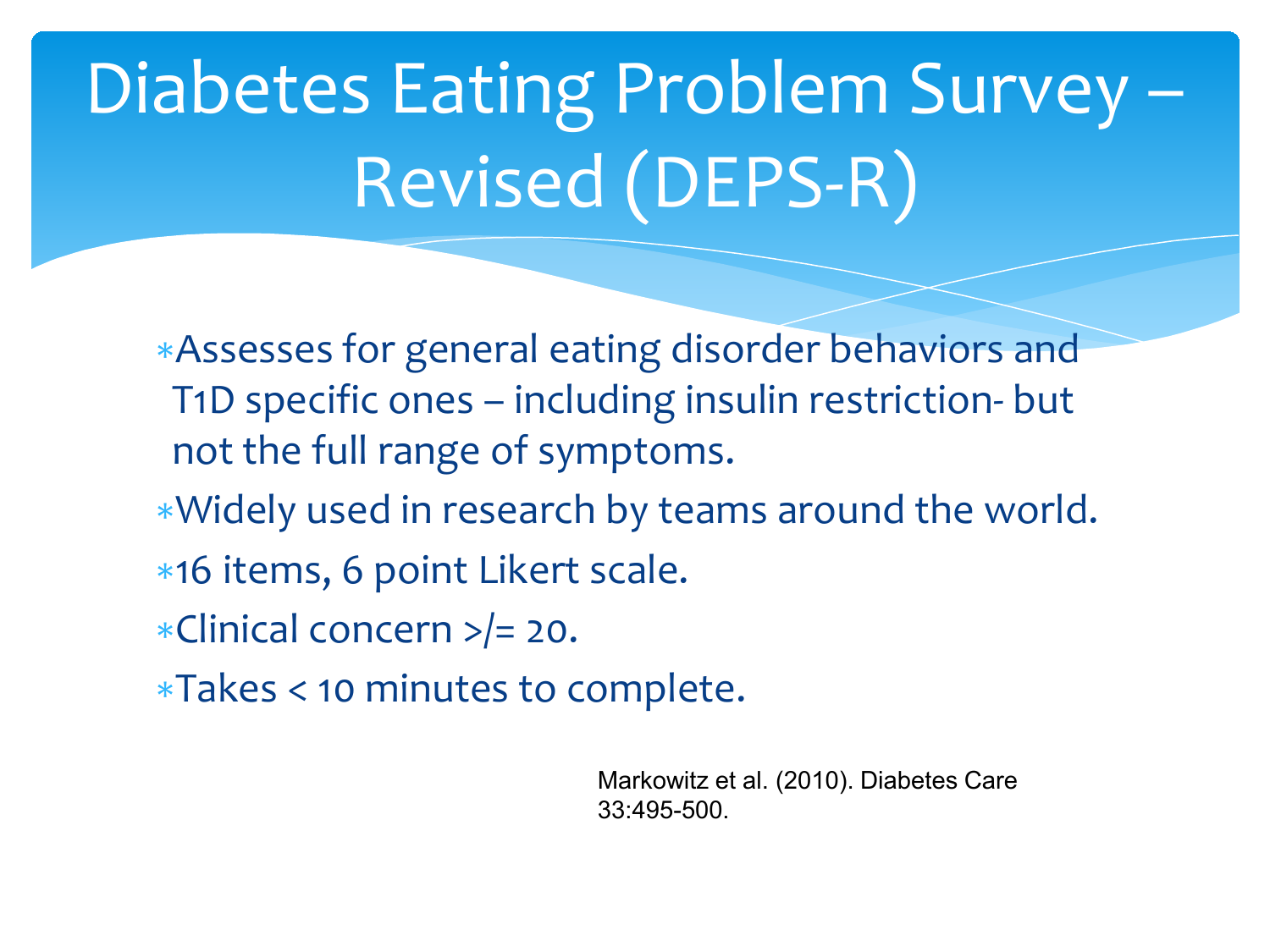# Screen for Early Eating Disorder Signs (SEEDS)

- ∗Concerned that some T1D screening tools could inadvertently teaching the symptom of insulin restriction.
- ∗Asks no T1D-related questions.
- ∗20 items, 7 point Likert, no questions about T1D.
- ∗Three subscales: Body image, Feelings, Quality of life
- ∗Generates risk scores: Low, Moderate, High

Powers et al. (2015). Eating Disorders: The Journal of Treatment and Prevention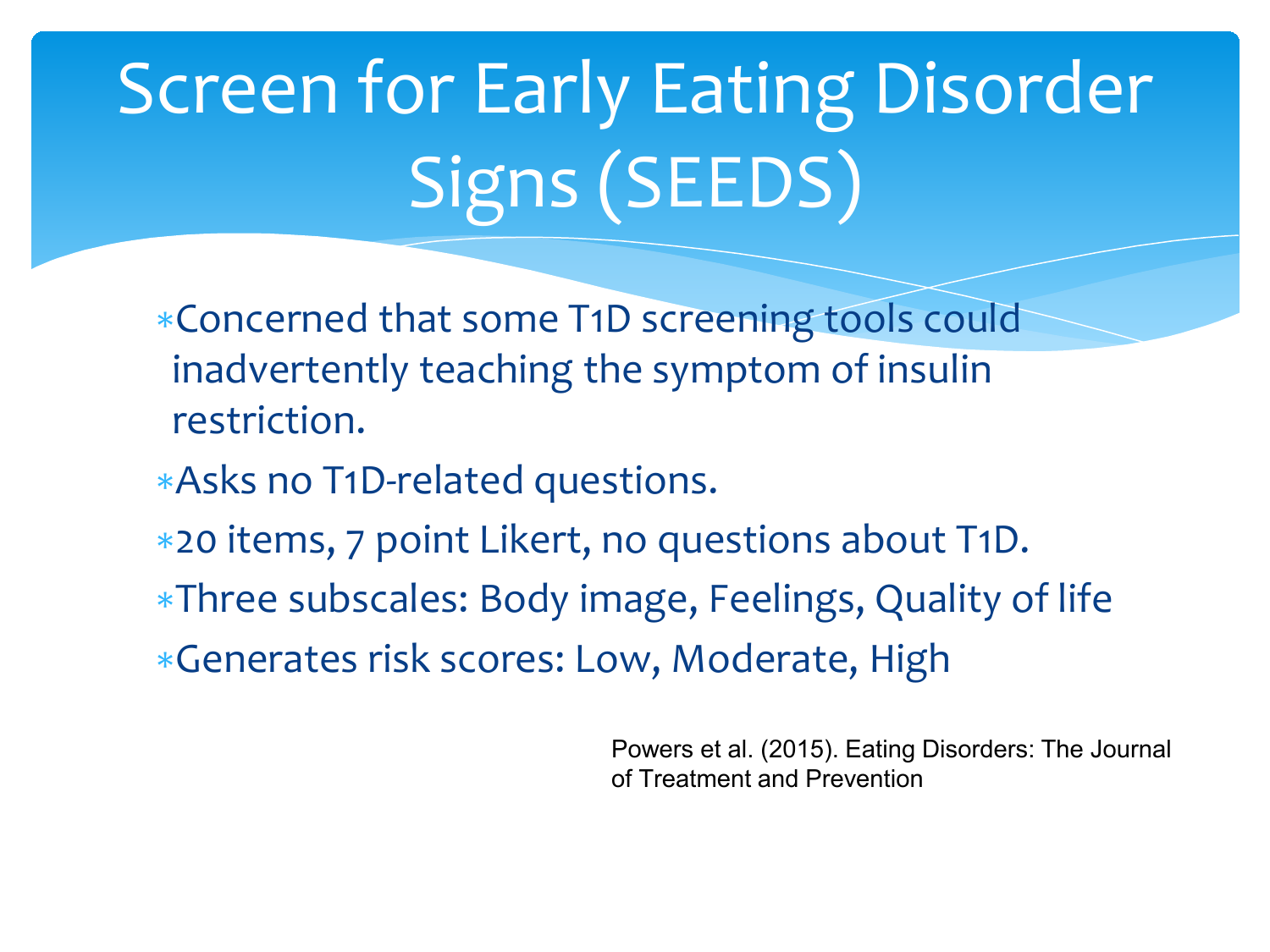# mSCOFF

- ∗Widely used general ED screen world-wide.
- ∗Only 5 questions: realistic for a busy clinical practice.
- ∗2+ items are a positive screen.
- ∗Modified for T1D by replacing final question.
	- ∗Do you make yourself Sick because you feel uncomfortably full?
	- ∗Do you worry you have lost Control over how much you eat?
	- ∗Have you recently lost > 14 lbs (One stone) in a 3 month period?
	- ∗Do you believe yourself to be Fat when others say you are too thin?
	- ∗Would you say that Food dominates your life? REPLACED with Do you ever take less insulin than you should?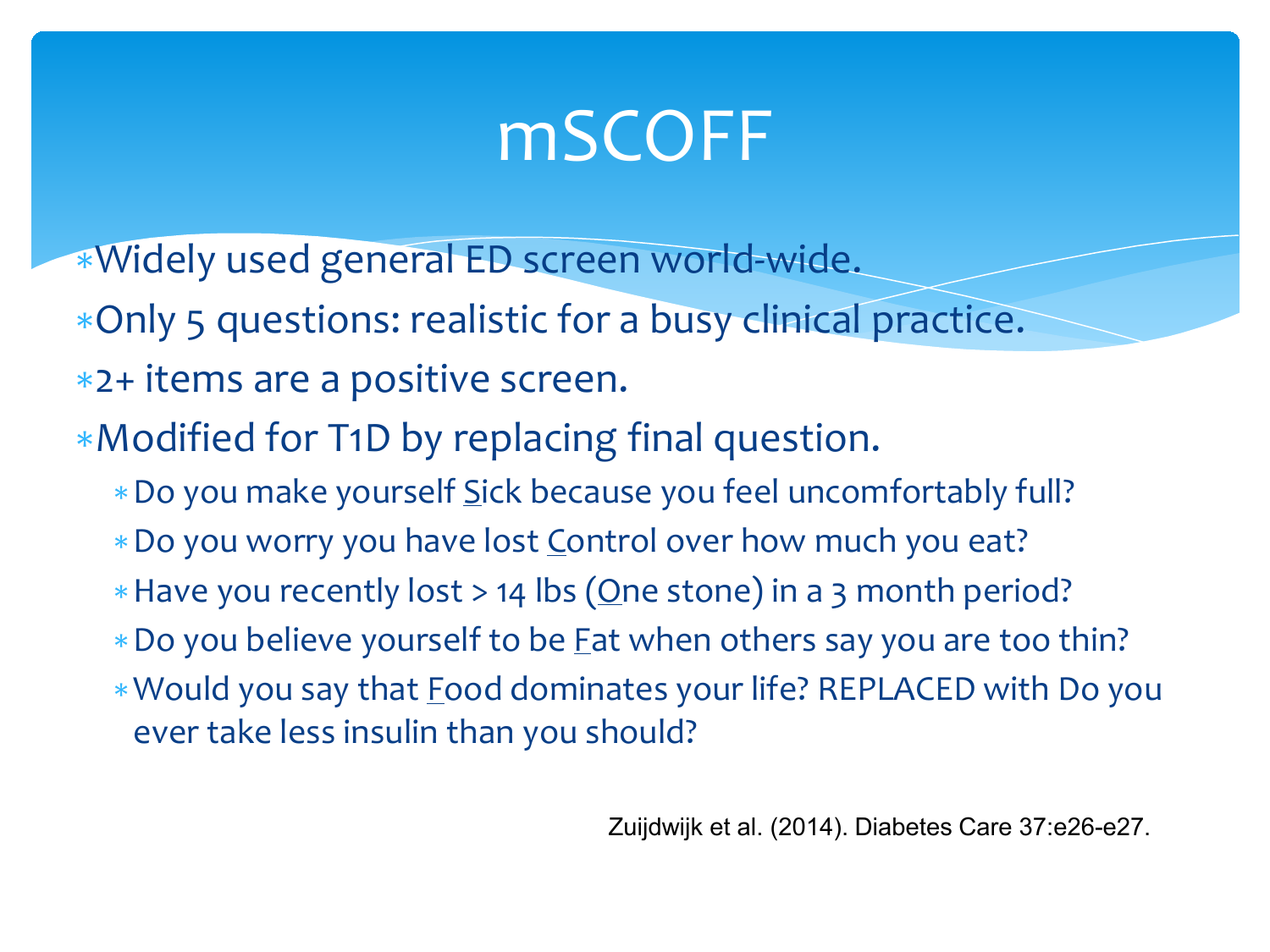# Open-ended discussion \*\*No leading questions\*\*

∗Have you ever been overweight? (83% sensitive SCreen) Markowitz et al. (2010). Diabetes Care 33:495-500.

- ∗Do you take less insulin than you should?
- ∗Why do you think you do that? ∗People have many different reasons: burnout, fear of hypos, family conflict/rebellion, poor insurance coverage/financial issues, etc.
- ∗Do you ever take less insulin because you want to change your body size in any way?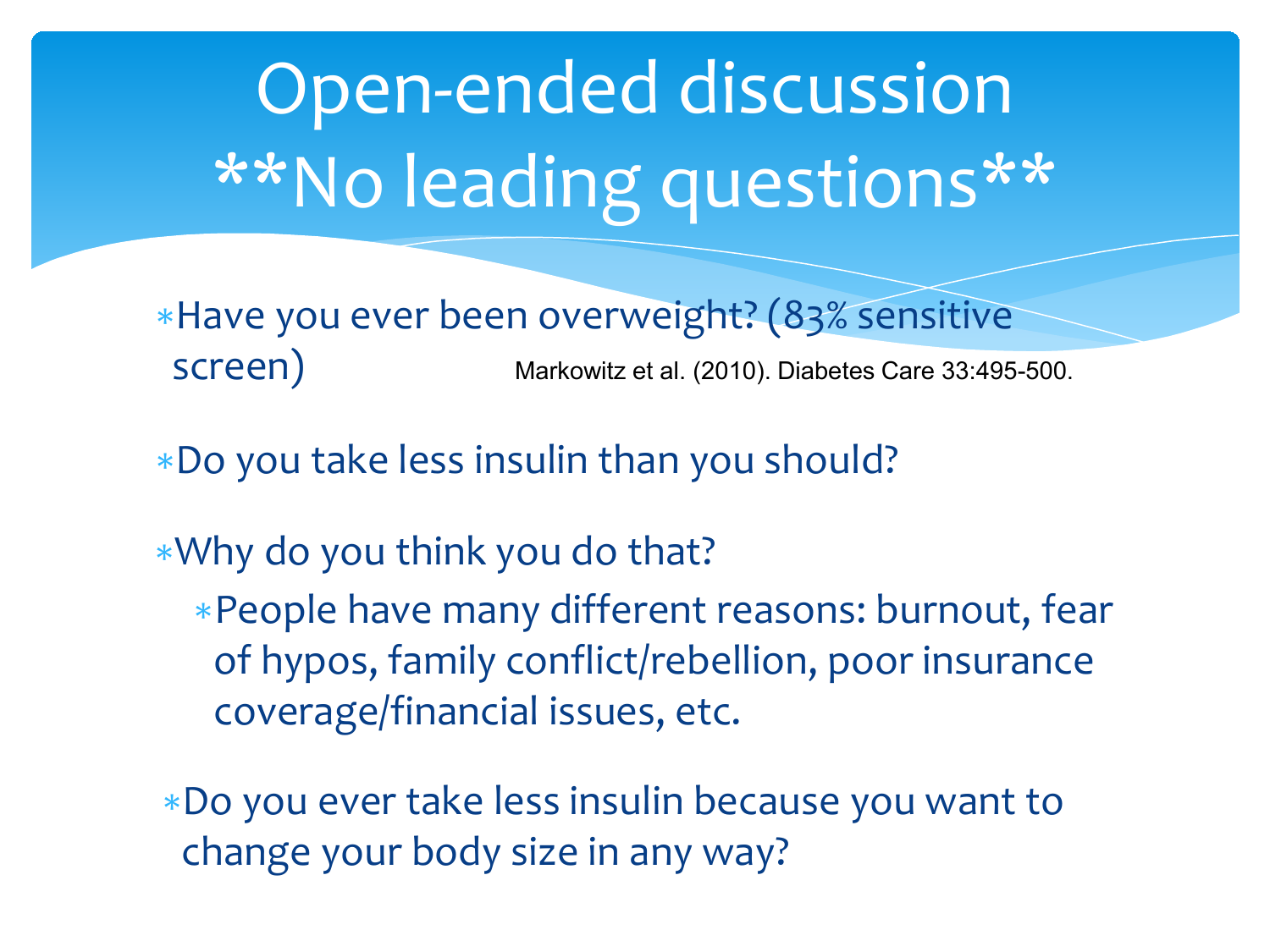### **Questions:**

1) How do we try to prevent eating disorders in T1D?

- 2) What are the most effective treatments?
- 3) How do people recover?

### **Answer:**

Little is known so far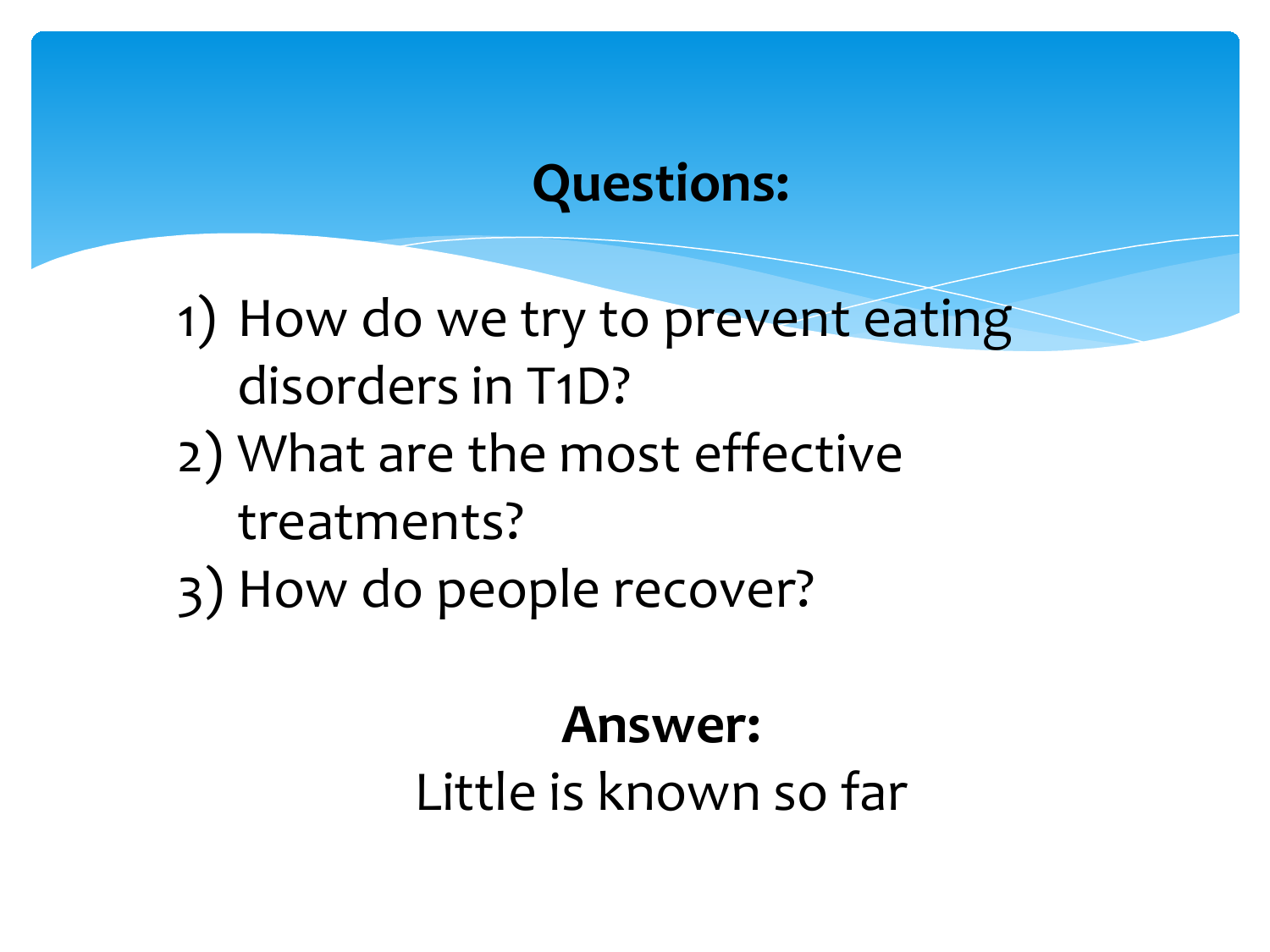## What is known about treatment?

• 4 treatment outcome studies - used CBT, were small (N<40), not all had comparison groups, only 1 with FU, 2 outpt, 1 residential, 1 inpt (mean 4 mos).

Takii et al. (2003). Journal of Psychosomatic Research, 55:349-356. Custal et al. (2014). BMC Psychiatry, 14:140. Dickens et al. (2015). Eating Disorders, 23(2):134-143. Colton et al. (2015). European Eating Disorders Review, 23:312-317.

• Lower than expected recovery rates, increased risk of treatment dropout, lower motivation.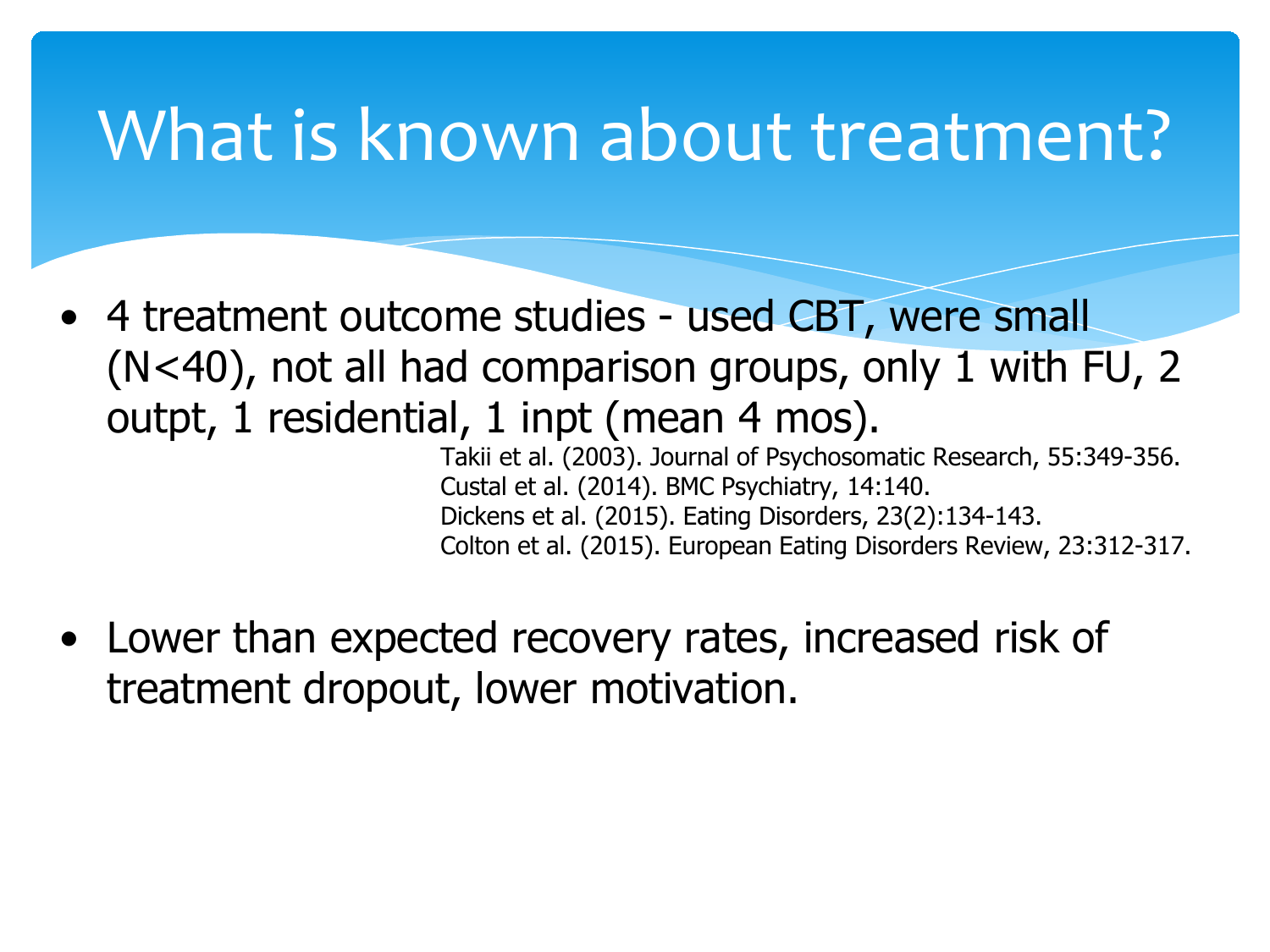What else is known about treatment?

- Consensus guideline papers:
	- 1) Screening
	- 2) Inpatient treatment
	- 3) Outpatient treatment
	- 4) Role of diabetes educator

Diabetes Spectrum, 22(3), 2009.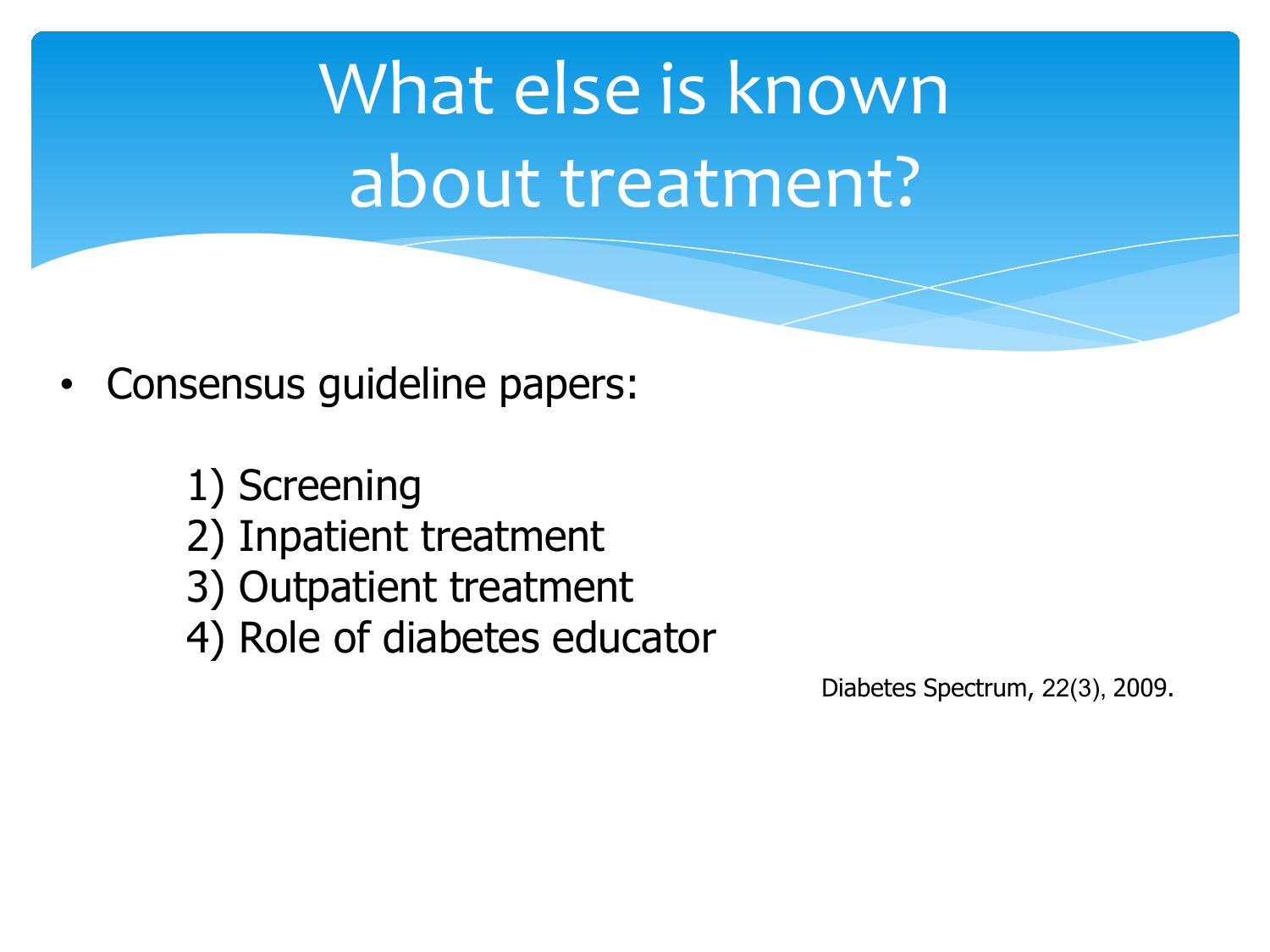### Treatment Targets

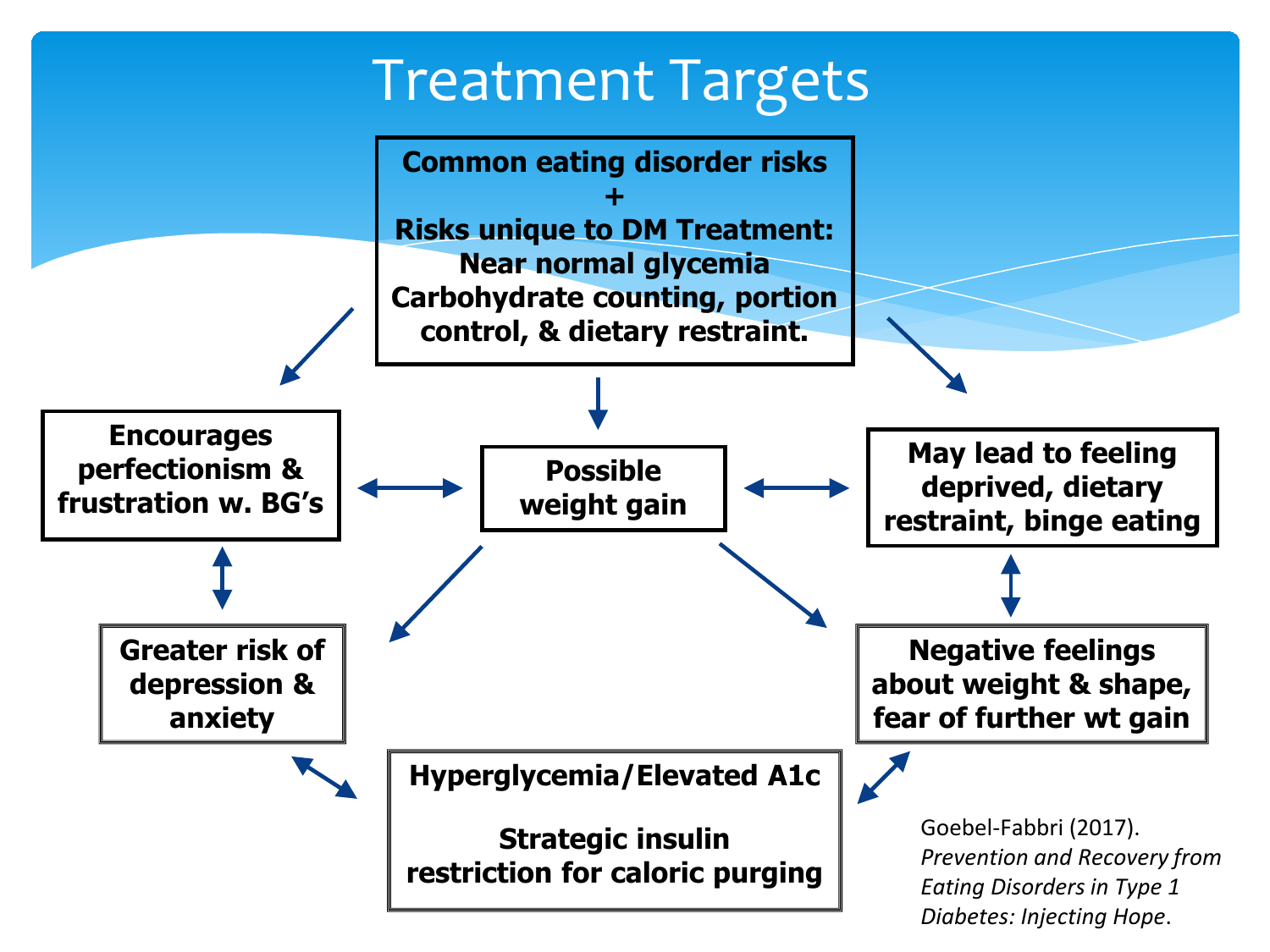### Treatment Strategies for ED-DMT1

### •Treatment requires a multi-disciplinary team.

- Weekly therapy if outpatient, or begin with specialty inpatient treatment.
- MD prescribing psychopharm as needed.
- Monthly medical, nurse educator, nutrition appts.
- Regular lab and weight checks.
- Close communication between team members.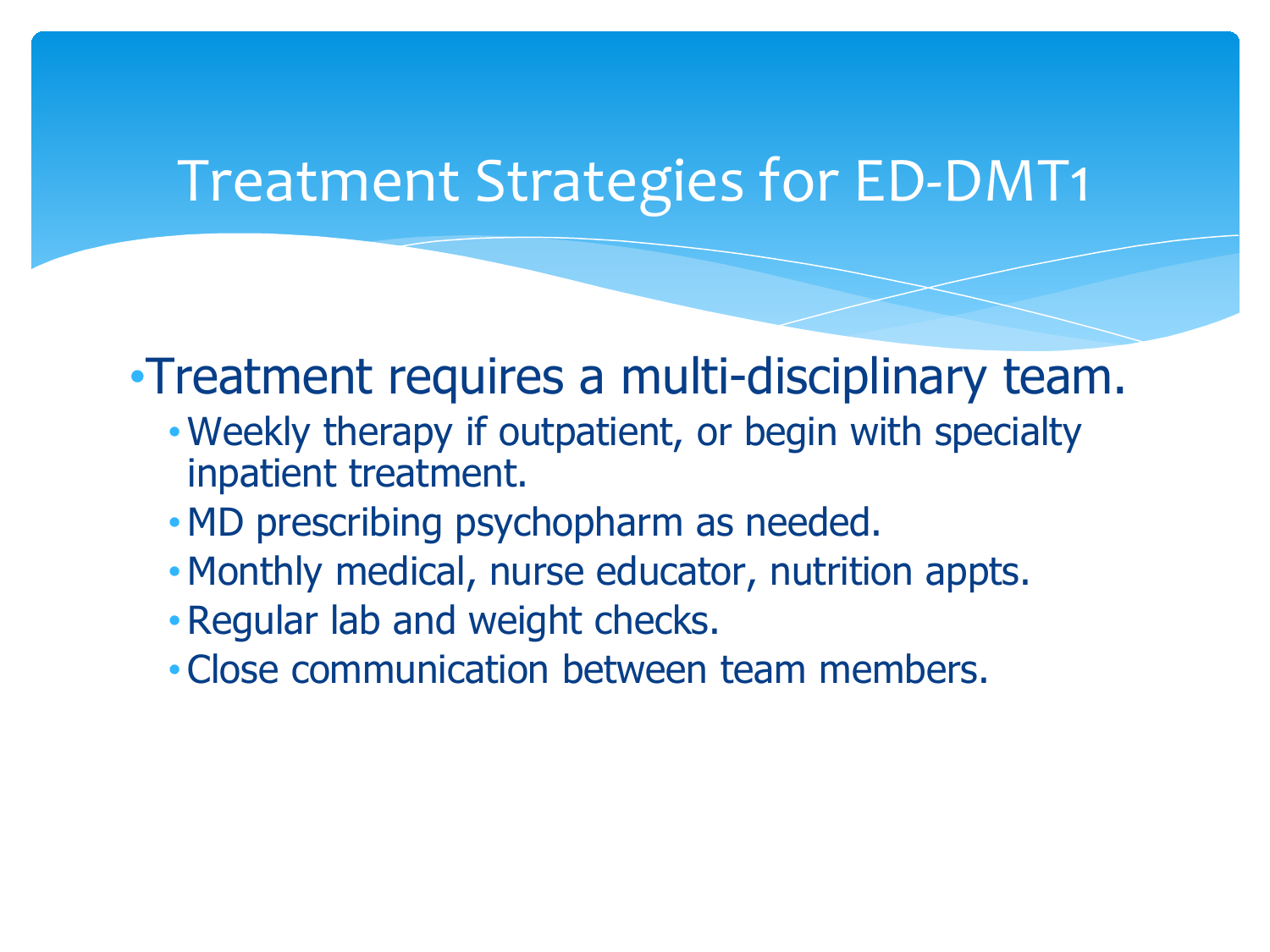### Treatment Strategies for ED-DMT1

•Early detection is critical: Best prognosis comes with shortest duration of eating disorders or at sub-clinical symptom levels.

#### •First focus on safety

- •Emphasize seriousness of DKA can be fatal.
- •Teach signs of DKA to help pts know when to go to ER.
- •Discuss risk of long-term complications, but this is less critical as patients typically know this information.

•For outpt tx, daily basal insulin and DKA prevention must occur *at a minimum* or inpt tx is required.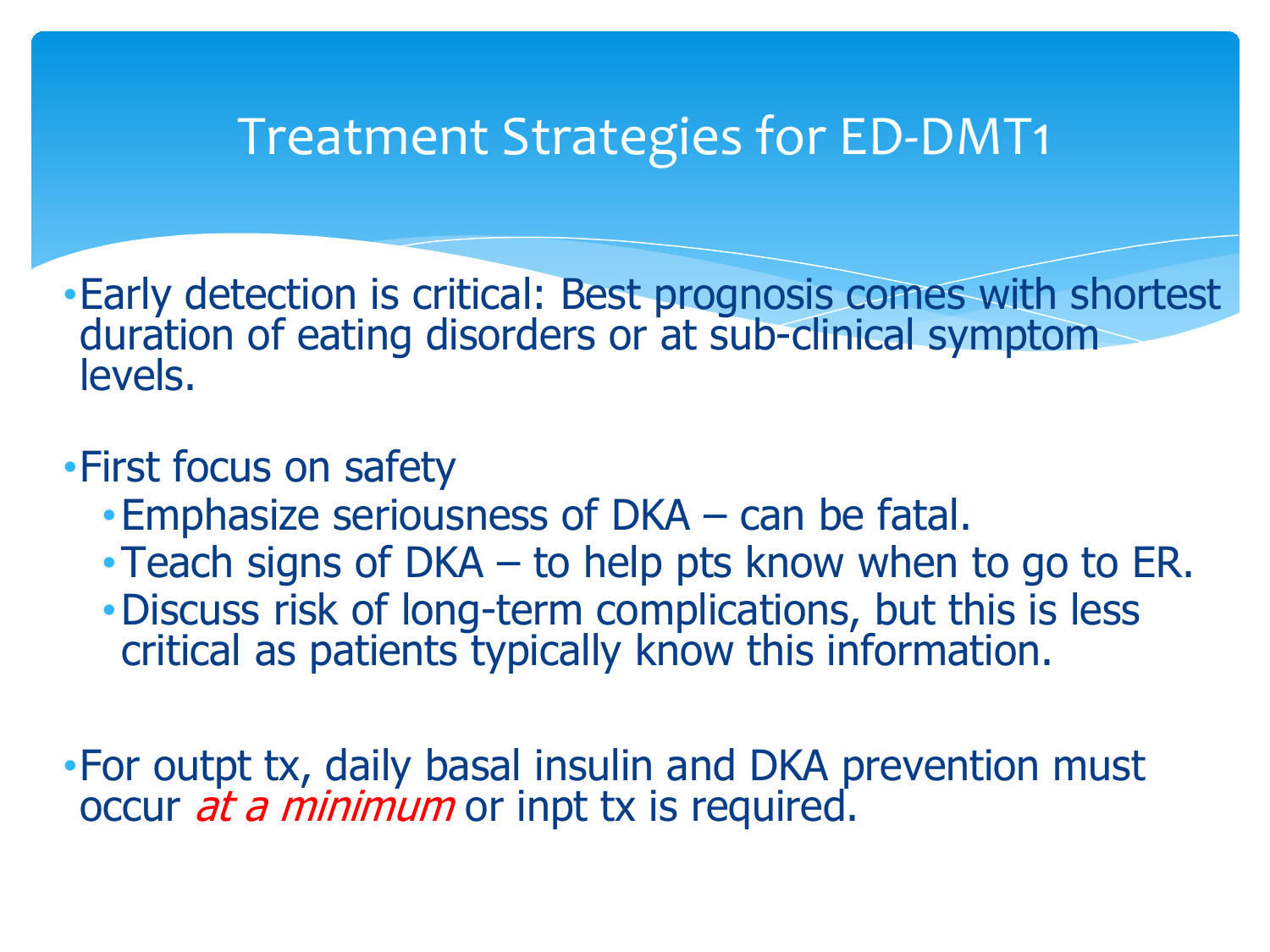### Treatment Strategies for ED-DMT1

•Address perfectionism directly.

- •(the patient's and your own).
- •Realistic BG goals.
- •Realistic self-care goals.
- •Treat co-morbid depression/anxiety.
	- •Psychopharmacology and therapy.
	- •Medications chosen should be weight neutral.
- •Develop FLEXIBLE routine for meals/snacks. Mindful eating with T1D limits.

•Affect regulation skills instead of ED behaviors (DBT) – hyperglycemia can produce affective numbing.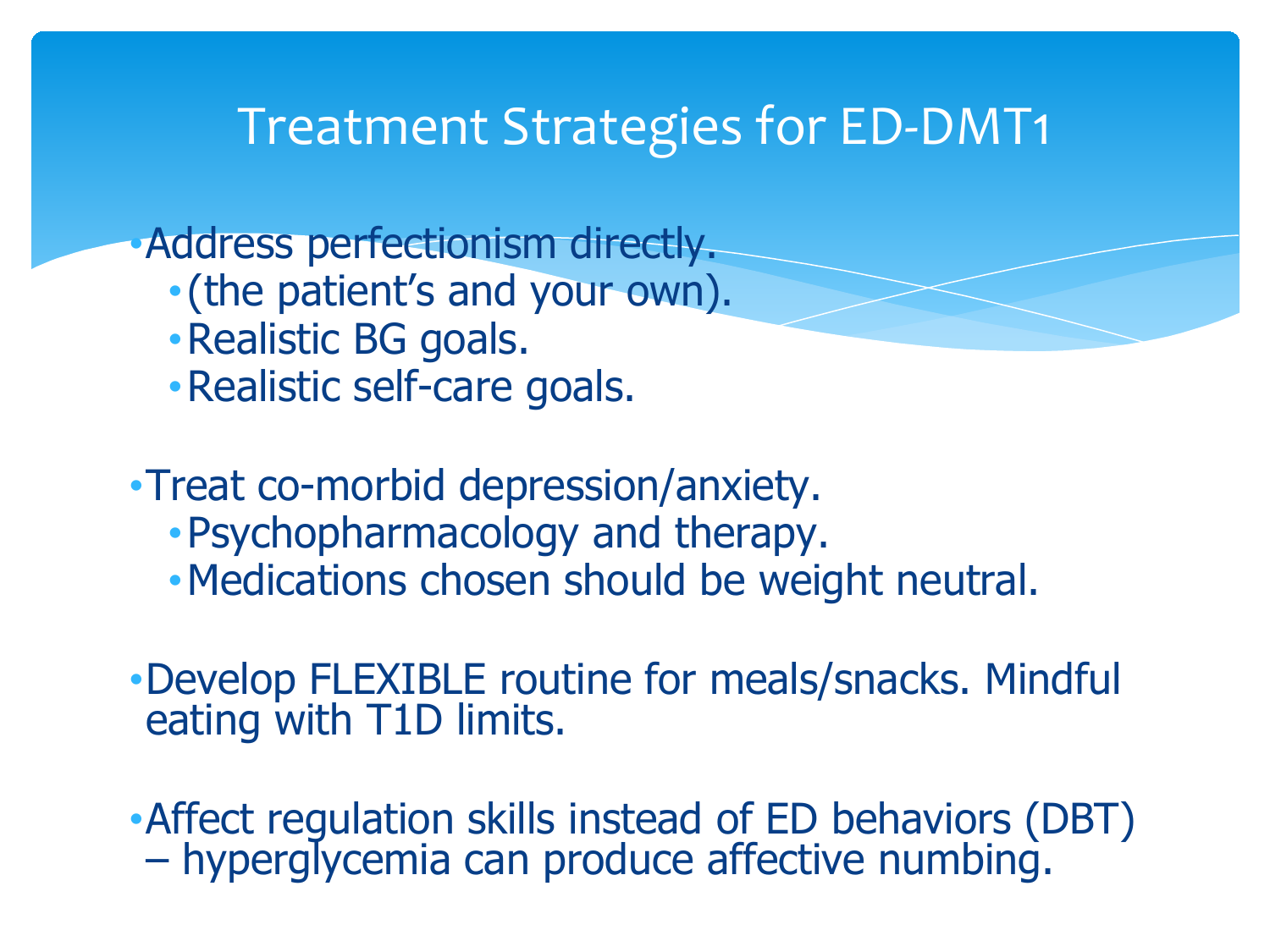## Incremental Goals

- •Insulin edema can be decreased w. gradual lowering of A1c. Low dose, limited duration diuretic may also help.
- •Gradual lowering of A1c also decreases risk of new or worsening retinopathy and neuropathy (Treatment-induced complications).

Gibbons & Goebel-Fabbri. (2017). Current Diabetes Reports, 17:48.

- •Ex: 14% to 12% A1c, 400 BG's to 200 BG's in 1st 1-2 months).
- •Gradual decrease in A1c also builds trust, decreases risk of tx drop-out, models realistic/non-perfectionistic goal.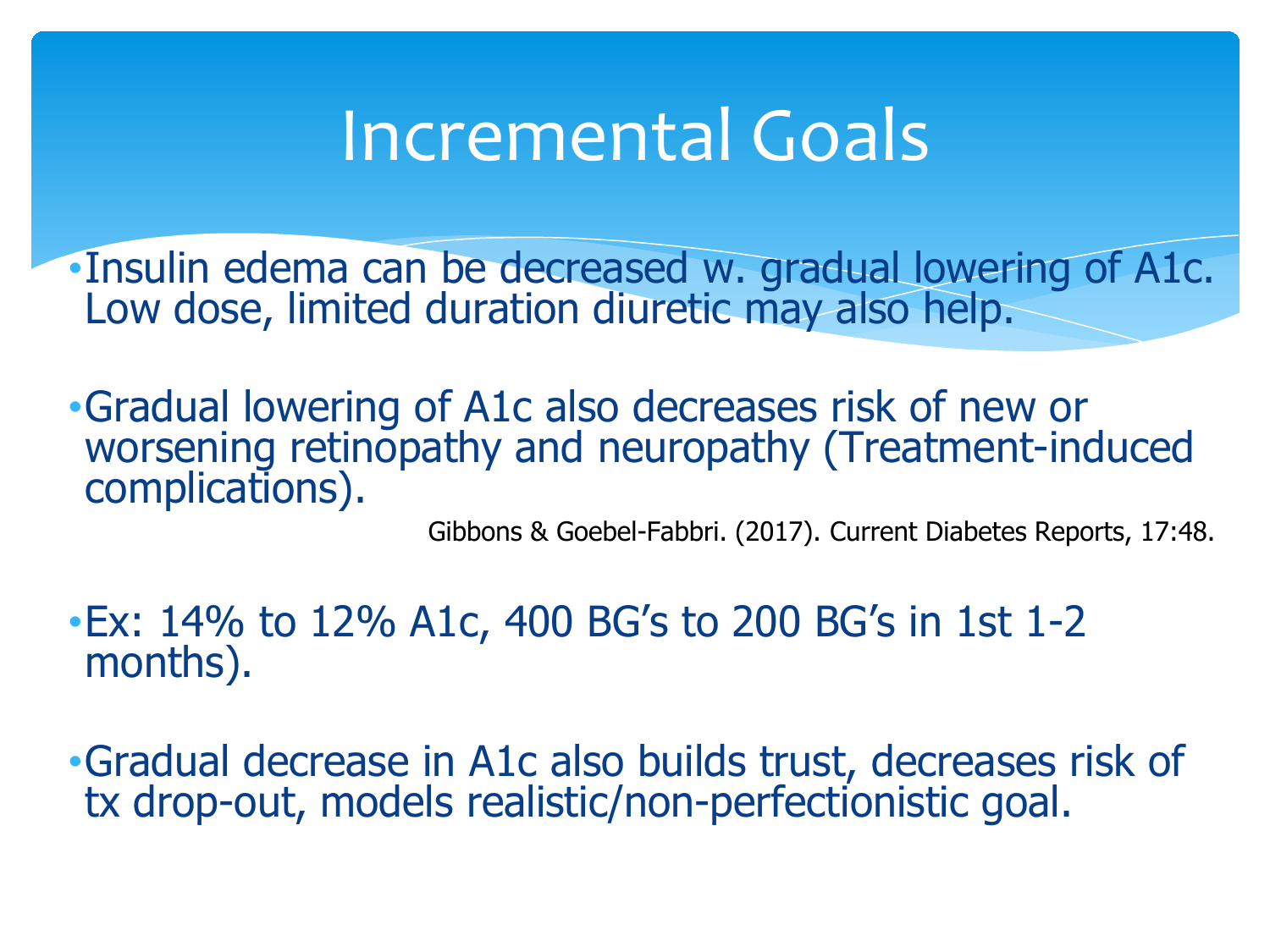# Learning from the experts

- Interviewed 25 recovered women (over age 18)
- Recruited mainly from FB page "Diabulimia" Awareness"
- T1D min 1 yr, ED min 1 yr, Recovered min 1 yr
- All received healthcare in the US

Defining Recovery:

- 1) Consistently taking appropriate insulin
- 2) Not engaging in rigid dieting or over-exercise
- 3) Not intentionally running BG's high
- 4) Eating flexibly most of the time
- 5) Not acting on ED thoughts or feelings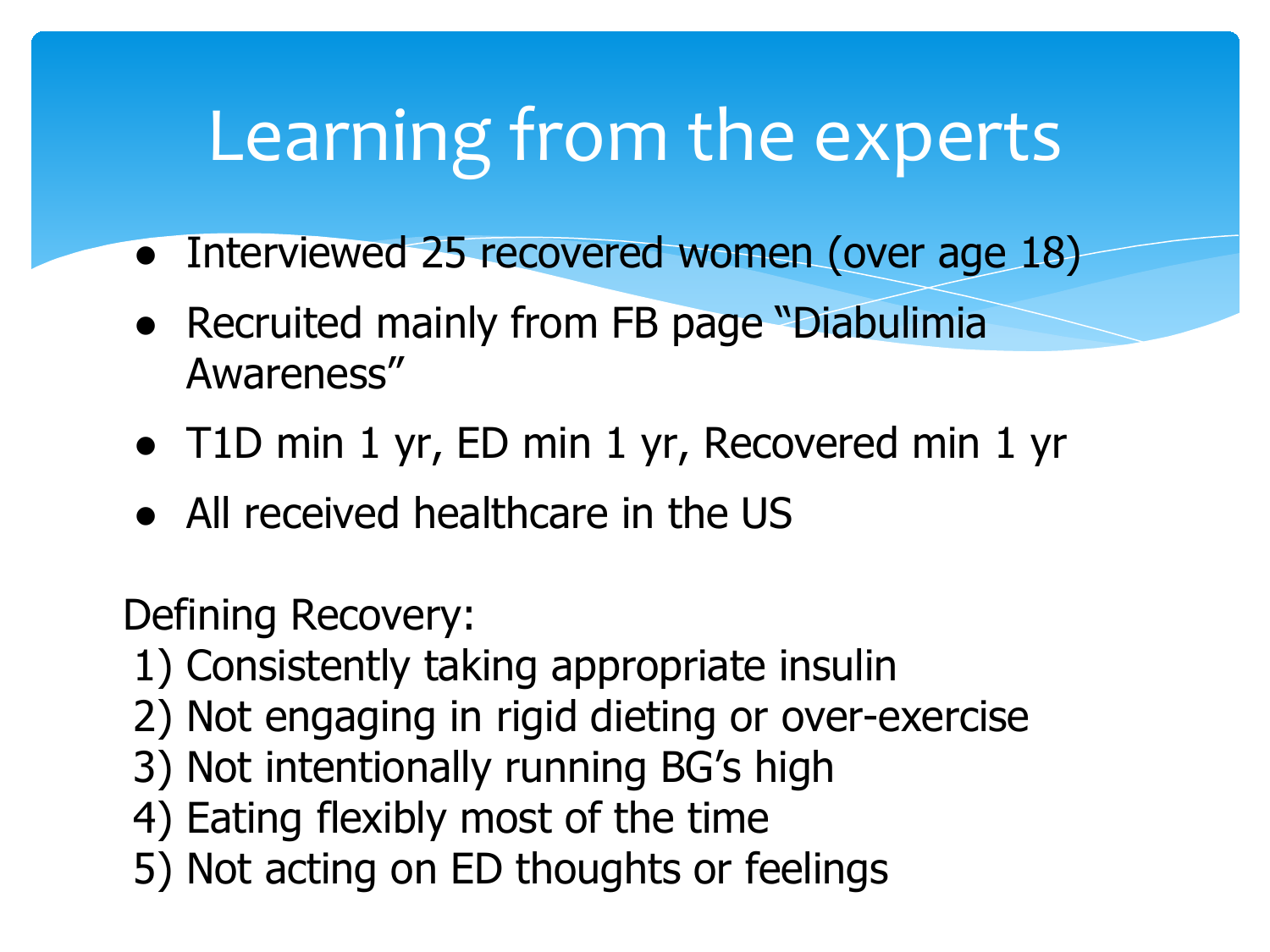## Topics Discussed

Ideas on Prevention

What Helped and Didn't Help – from loved ones and healthcare teams

Finding Motivation

**Treatment** 

Challenges/Gifts of Recovery

What You'd Like Others to Know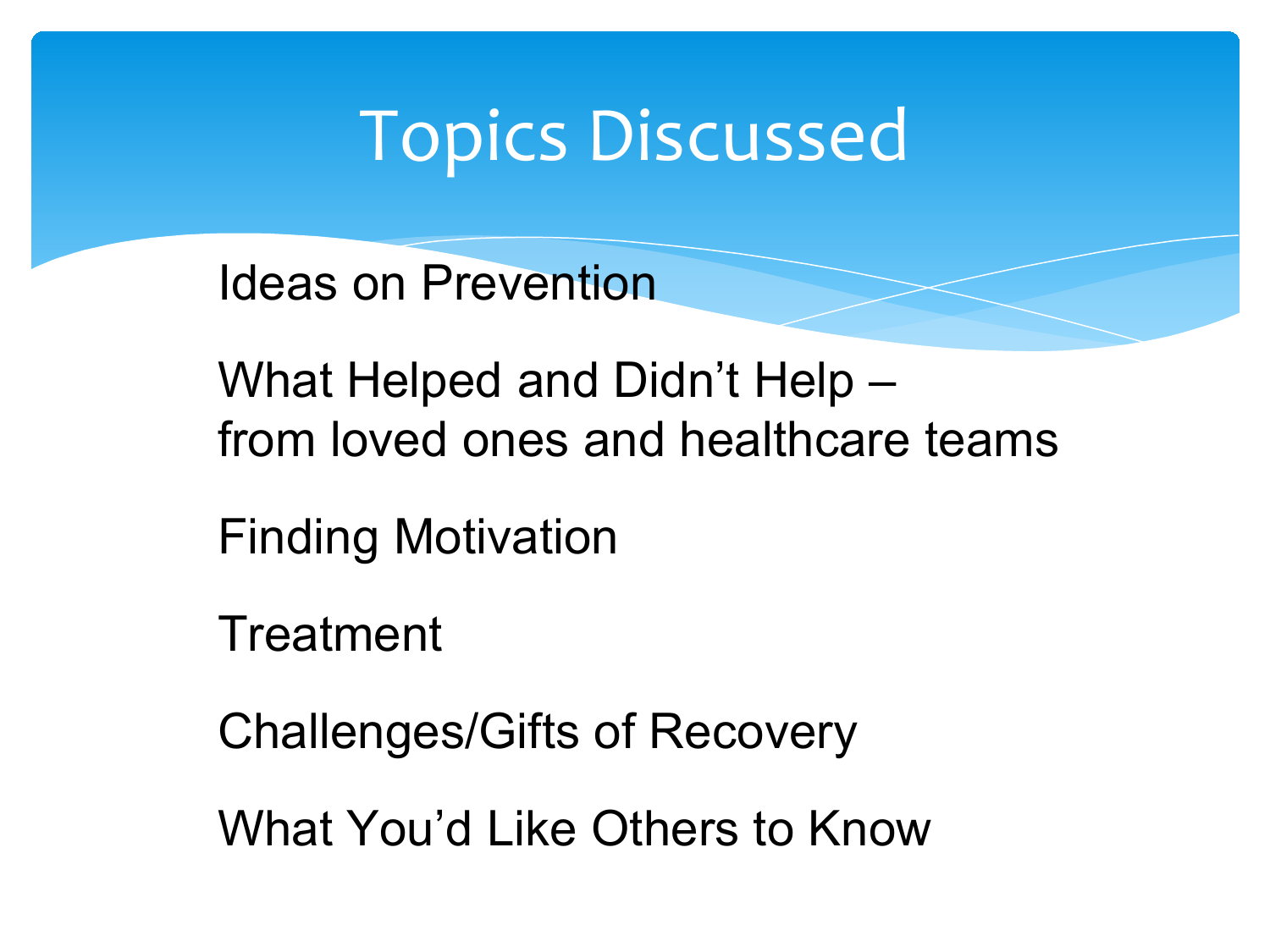### Ideas on Prevention

#### Be mindful when "educating" patients

My doctor at the time told me, "...You need to understand that if you don't take insulin, you'll begin to lose weight like this." Am I going to gain weight back, because I go on insulin? … I never had a normal relationship with insulin from the day I was diagnosed." Carrie

#### Prepare patients and explain weight gain carefully

If someone had said, "Your body has torn itself down, you didn't really lose fat, you lost all your muscle, you're going to gain some weight back, but it's your body repairing." It could have been different if it was presented to me like that. Carrie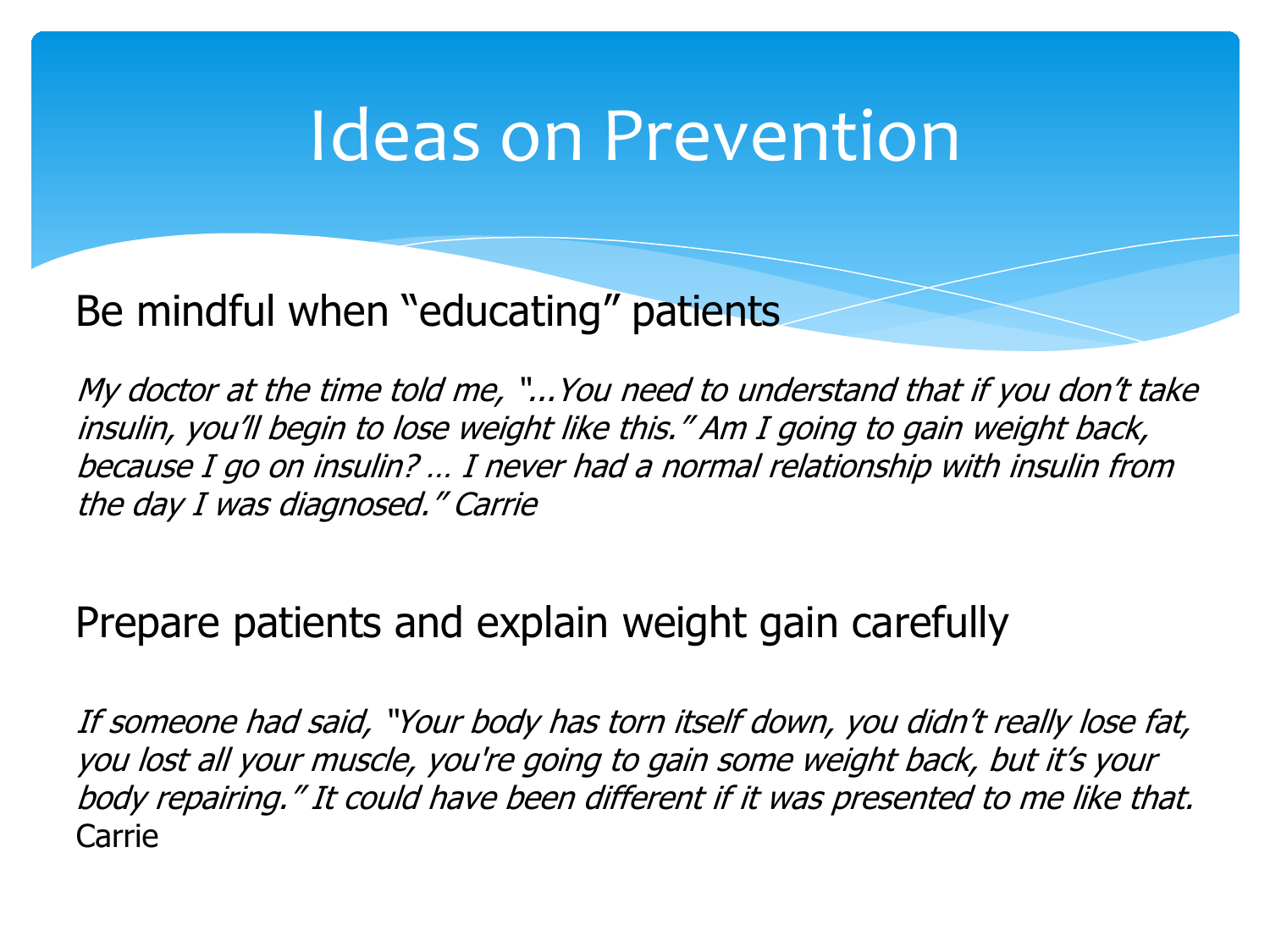### Ideas on Prevention

#### Avoid perfectionism, blame, and judgment

I think a huge thing would actually be to have them explicitly say, "High blood sugars happen, not bad blood sugars … It's going to happen to you no matter what you do" … and also … keep the focus on feeling good, that you're going to feel better when your blood sugars are in a certain range. Caroline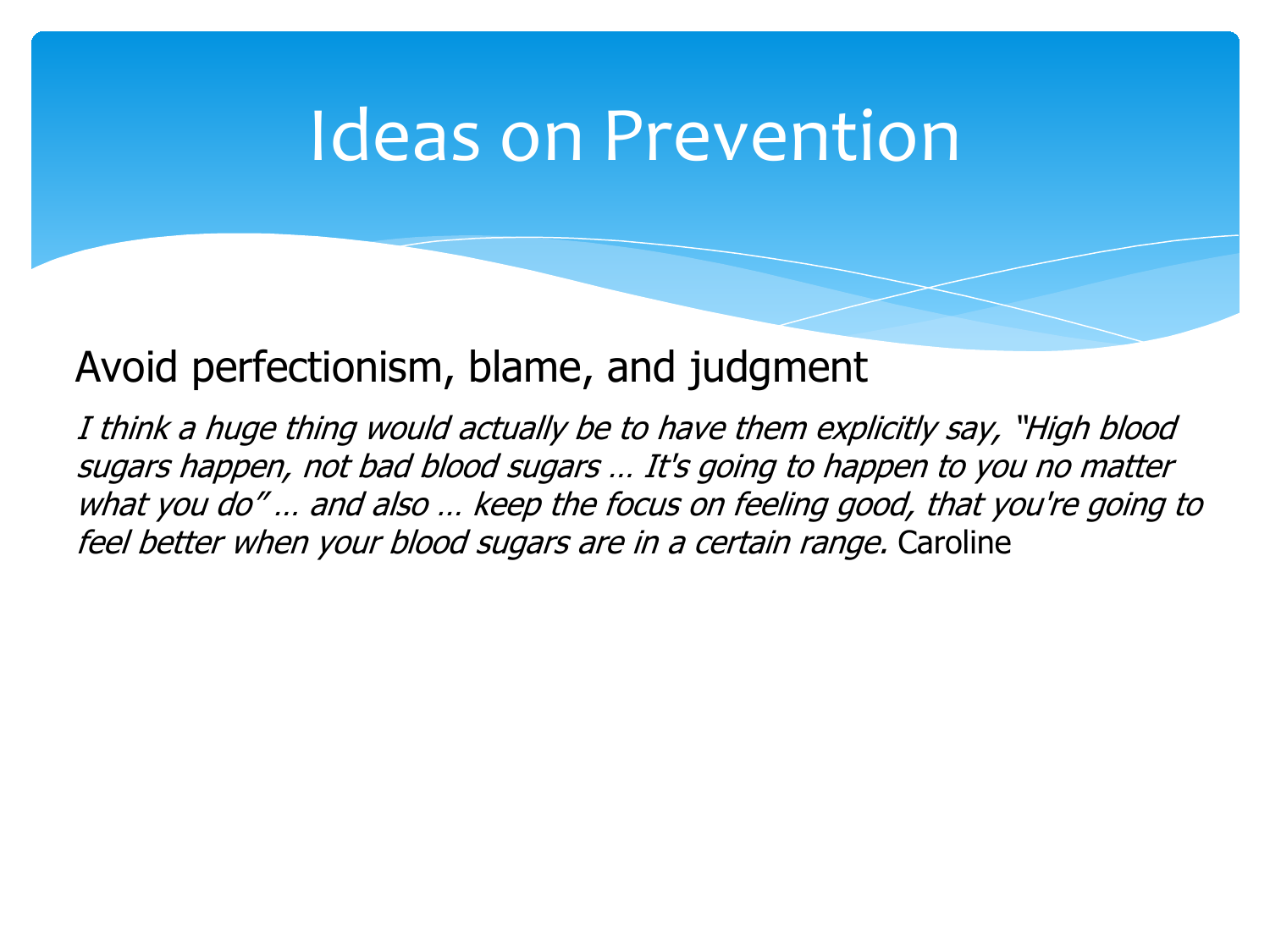# Finding motivation

#### Robbed of energy

I remember being in the subway in [name of city removed] and going up 2 flights of stairs and thinking, "Oh my god, I can't do this." It was exhausting, just to move my own body around. Caroline

#### Damaged relationships

My husband was just like, "I'm not raising my child with a person who's like this. All you do is sleep, you eat, and you attempt to go to work ...You already lost school, you'll lose everything to this." And the end of our marriage was when I sought recovery. Because I just couldn't lose anything else. Carrie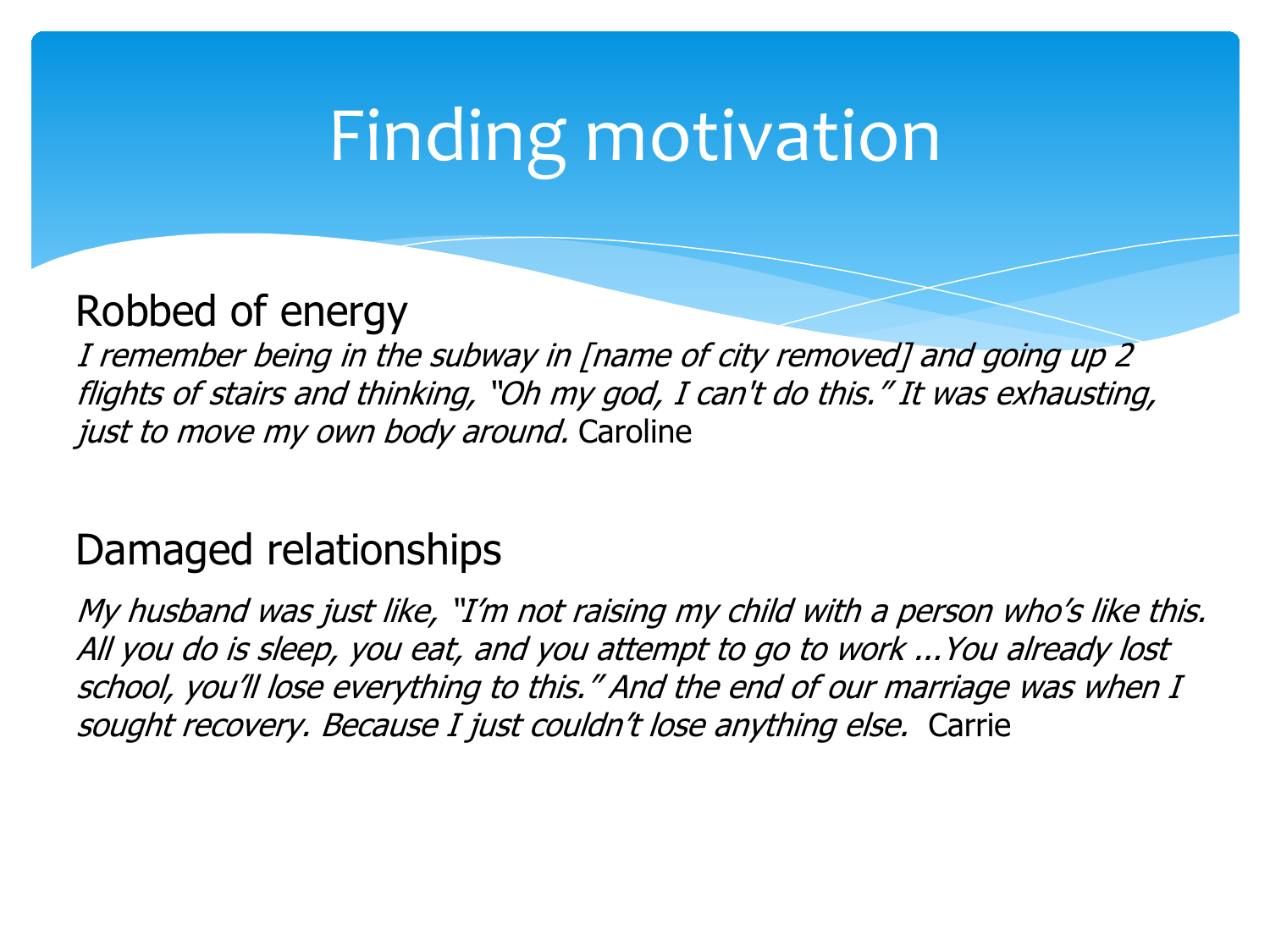# Finding motivation

### Feeling frozen in time

I was too sick in high school and most of college to even really think about dating … I didn't go away to college or live in a dorm ... I grew up thinking that everyone got married by 25 and had their first baby at 26, just like my mom. I'm almost 30 and those things are far down the road for me, if ever. Madeline

#### Fear

I could already foresee the future. I was like, "I'm going to be 32 one day ... and I'll want to have kids, but I'm not going to be able to have kids. I'm not going to have legs. I'll be blind because of what I'm doing right now. Anna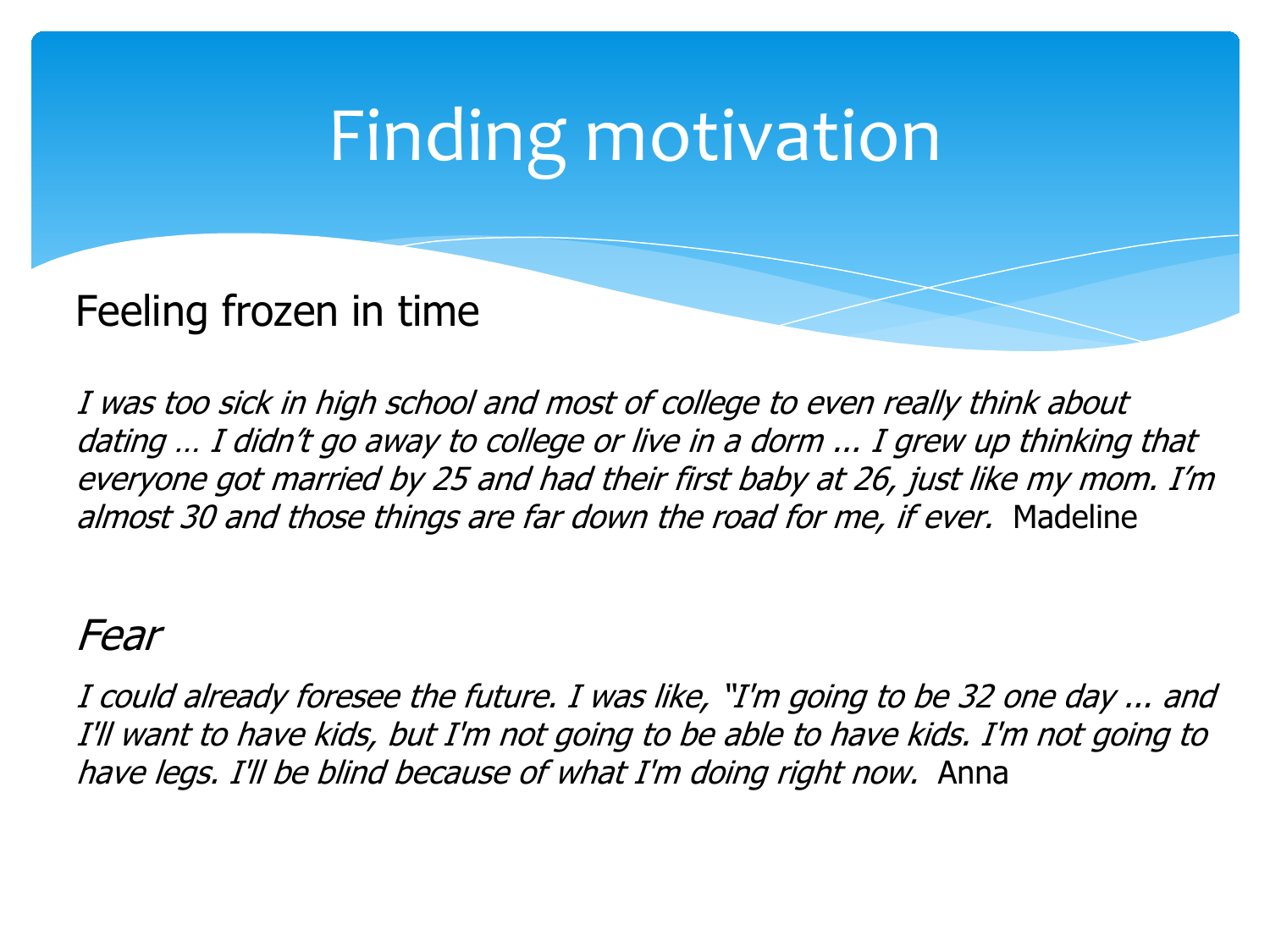### Treatment

#### Team Communication

I think having a comprehensive care team who could talk to each other was really important … Everyone sort of knew what was going on … I couldn't manipulate ... Those sorts of things were really helpful. Julia

### The Importance of "Diabetes-informed" Treatment

I couldn't get away with anything because they knew absolutely everything … I feel like this eating disorder is particularly isolating, because people don't understand it. Talking with someone who understands exactly what you've gone through is … it was priceless. Julia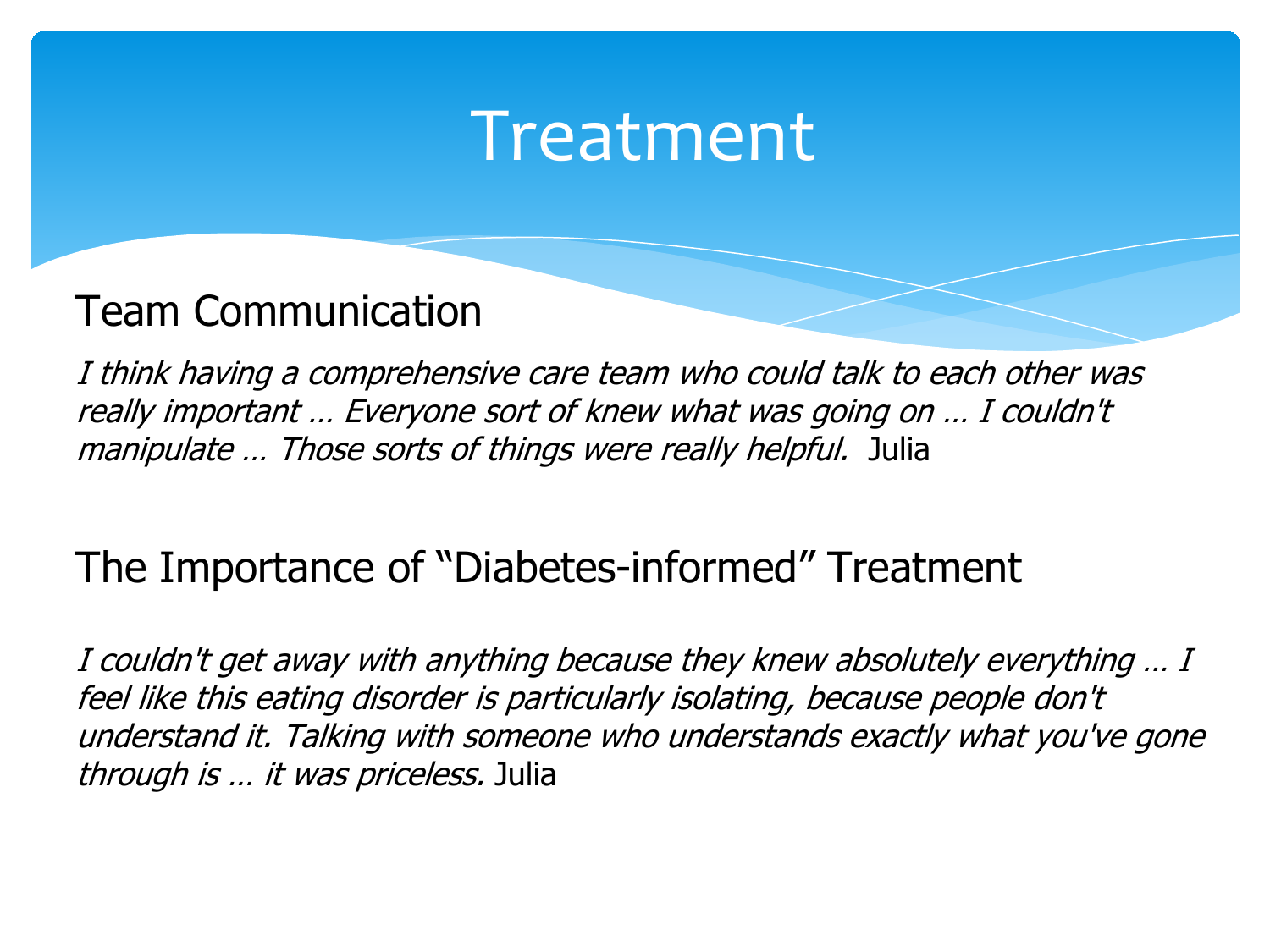### Treatment

#### Non-diabetes-specific Treatments (CBT, DBT, ACT)

DBT and CBT groups were helpful for me especially when trying to deal with my perfectionist tendencies … learning how to deal with those traits in ways that did not lead to me spiraling into these negative behaviors. Tracy

Developing an identity other than that … Who are you outside of this? … Because it [the eating disorder] becomes your identity. Molly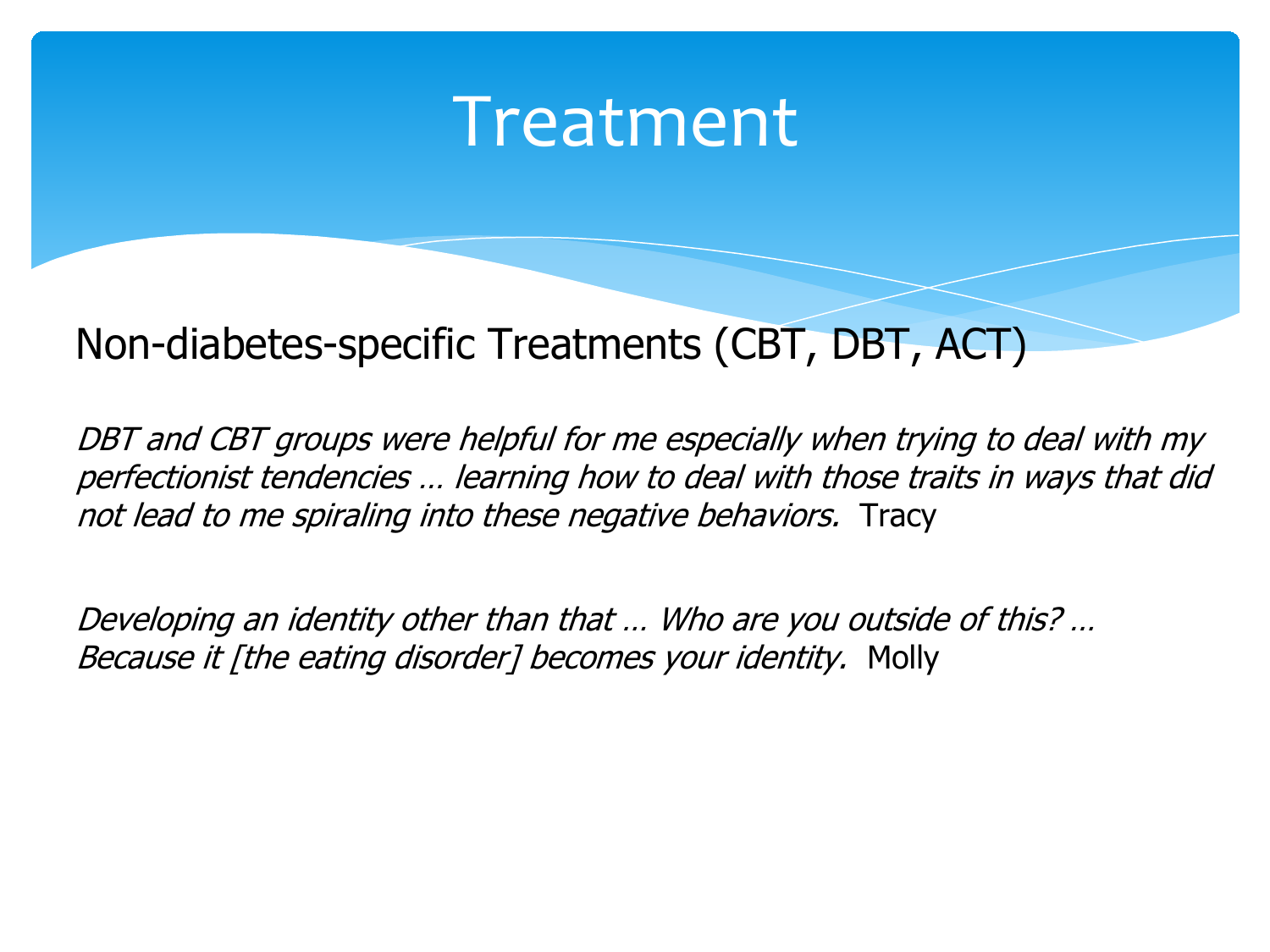### Treatment

#### Gradual Improvements

They were gradually bringing my blood sugar down over time, so that I would be safe … But as soon as I was left to my own devices, I would keep my blood sugar in the low 100's or under 100 … That was a terrible idea, but I didn't know … Everything hurt … extreme pain and muscle fatigue … I finally go and get healthy, finally, and then my body is rebelling against me for doing the one thing that I hadn't been doing in the past. Abby

#### Achieving Small Goals

Every single meal if you eat what you're supposed to eat and you give yourself your insulin, that's a mini triumph in itself … and soon the little steps will turn into bigger steps. Megan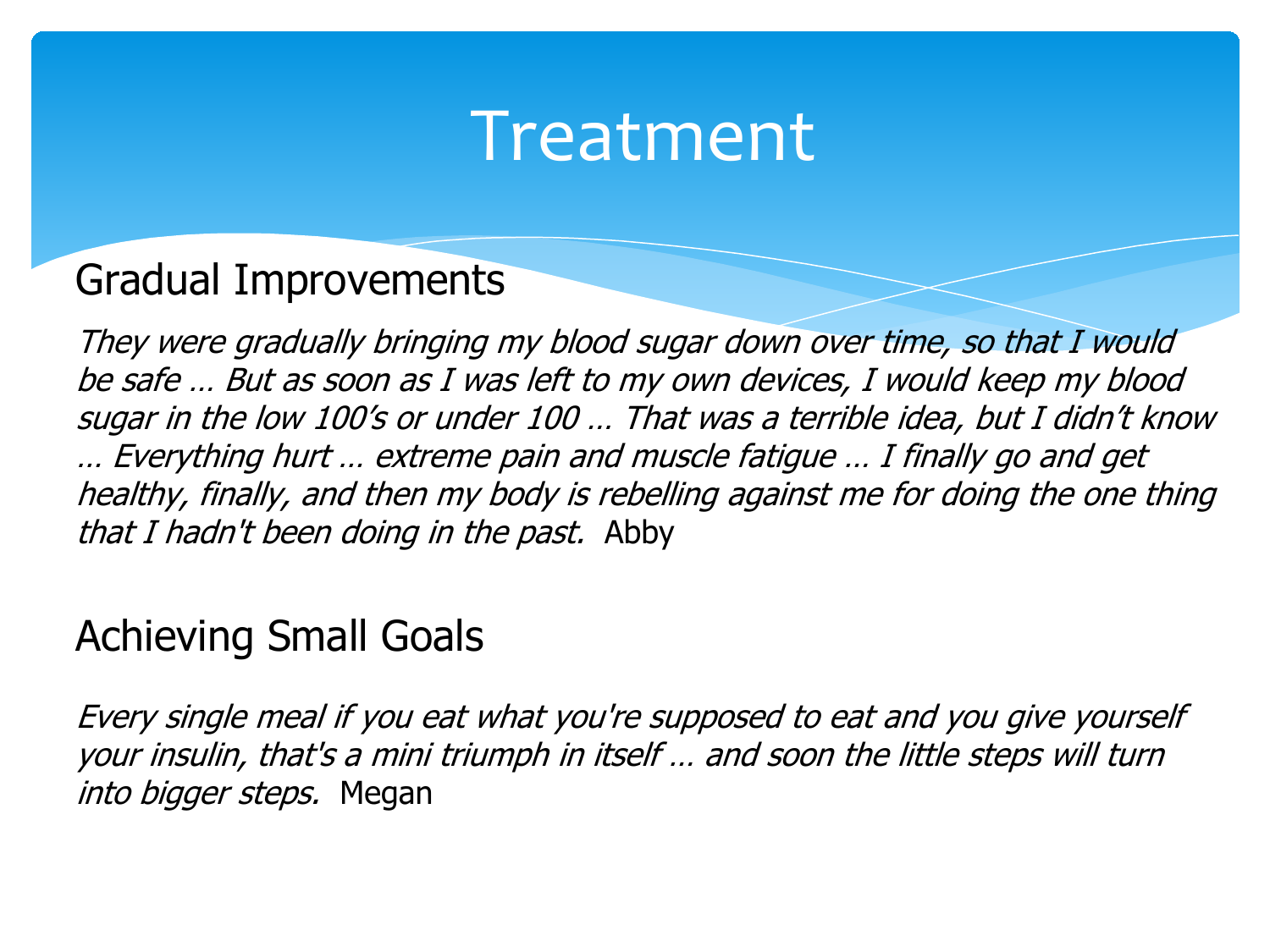# Challenges to Recovery

### Fear of Feelings

I had no idea how to have feelings anymore … When I did have feelings, I would binge and then get really high and pass out … I didn't know how to feel anxious. I didn't know how to feel sad … I had no tolerance. Rachel

#### Fear of Fat

The weight gain … feeling like your skin is literally stretching to accommodate the water. I mean it's awful … Sitting in my closet … and nothing fit, closing myself in, and screaming my lungs out ... Every woman who has a weight issue … it's their worst nightmare. Julia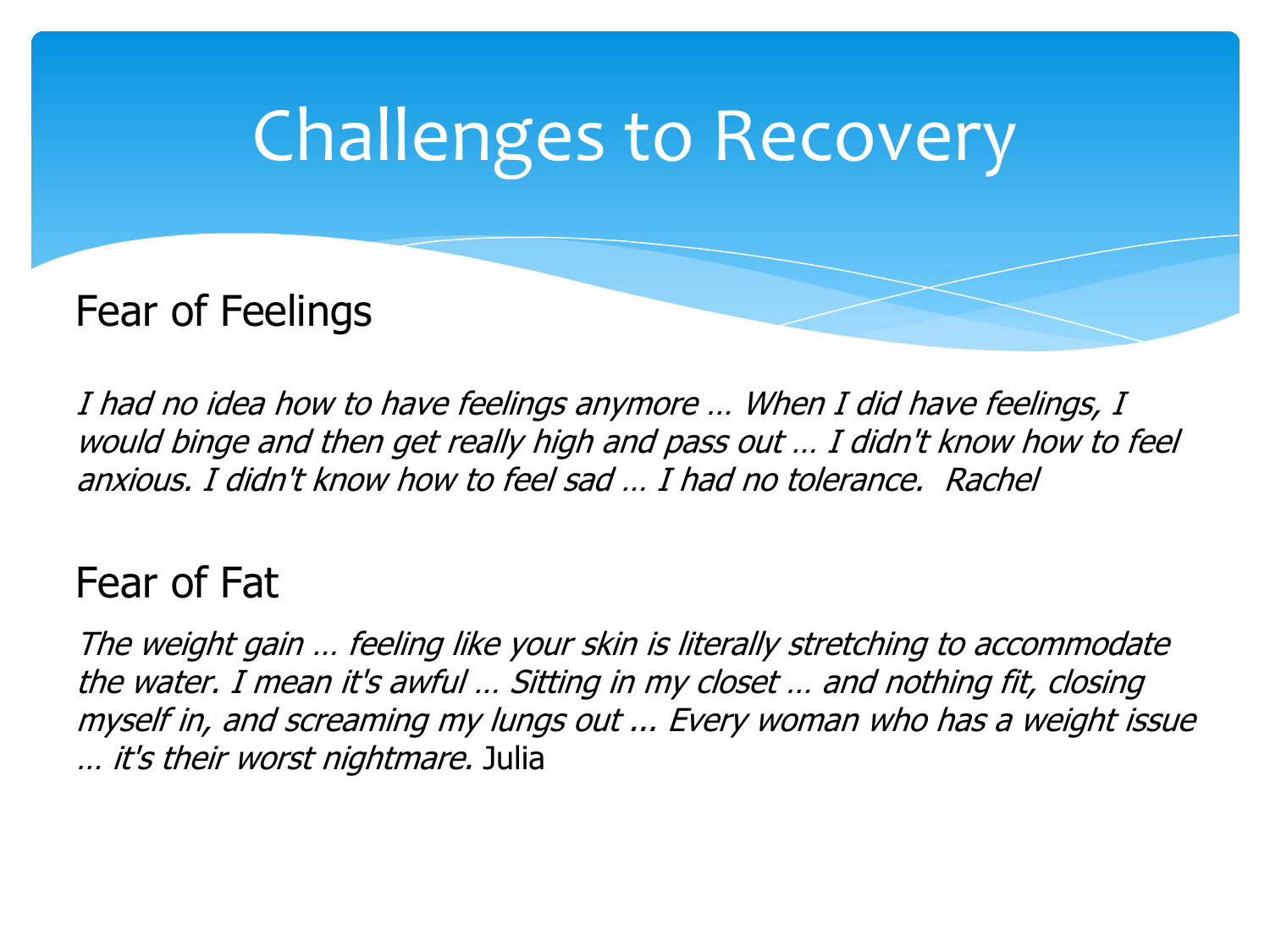# Challenges to Recovery

#### Finding the Right Treatment

Figuring out what the heck kind of help I needed [was hard] … Because you can't just Google diabulimia [therapists] to help you. There's nothing. Sophia

Nobody understands type 1 diabetes … I tried person after person after person. I went to this big, huge eating disorder center nearby … they didn't know anything about type 1 diabetes, and it just made me feel worse. Janine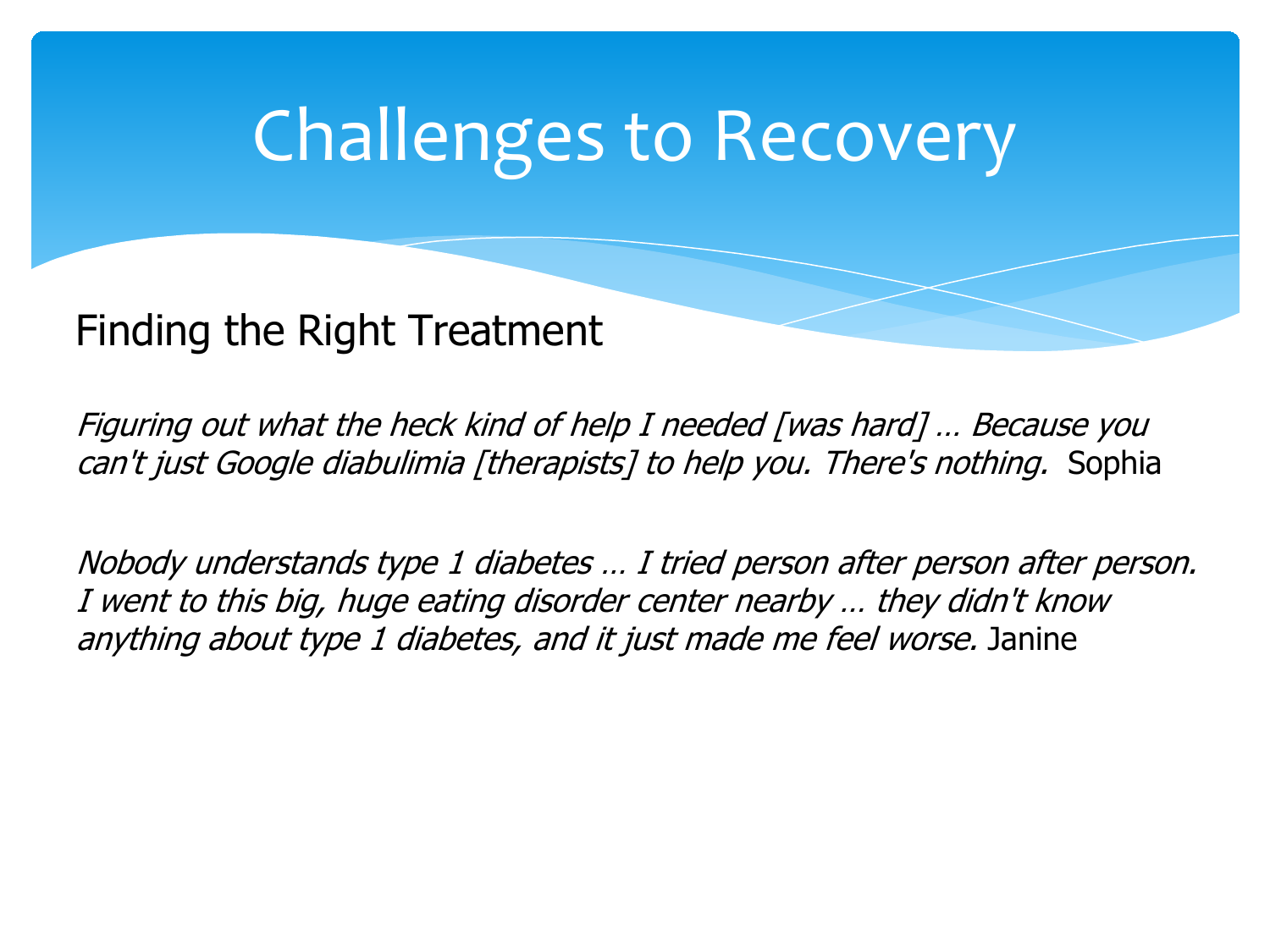# Gifts of Recovery

Increased Health and Vigor

You don't know how tired you are until you're not that tired anymore. Abby

It has made me healthier, stronger … I can feel tired at the end of the day, but it's what I call "normal person" tired after a long day at work. Madeline

Friends and Family

I have an amazing family, I have a son … I have friends. I would never have those things. I would never be able to have a healthy pregnancy, ever … I don't even know if I'd be alive if I hadn't recovered. Caroline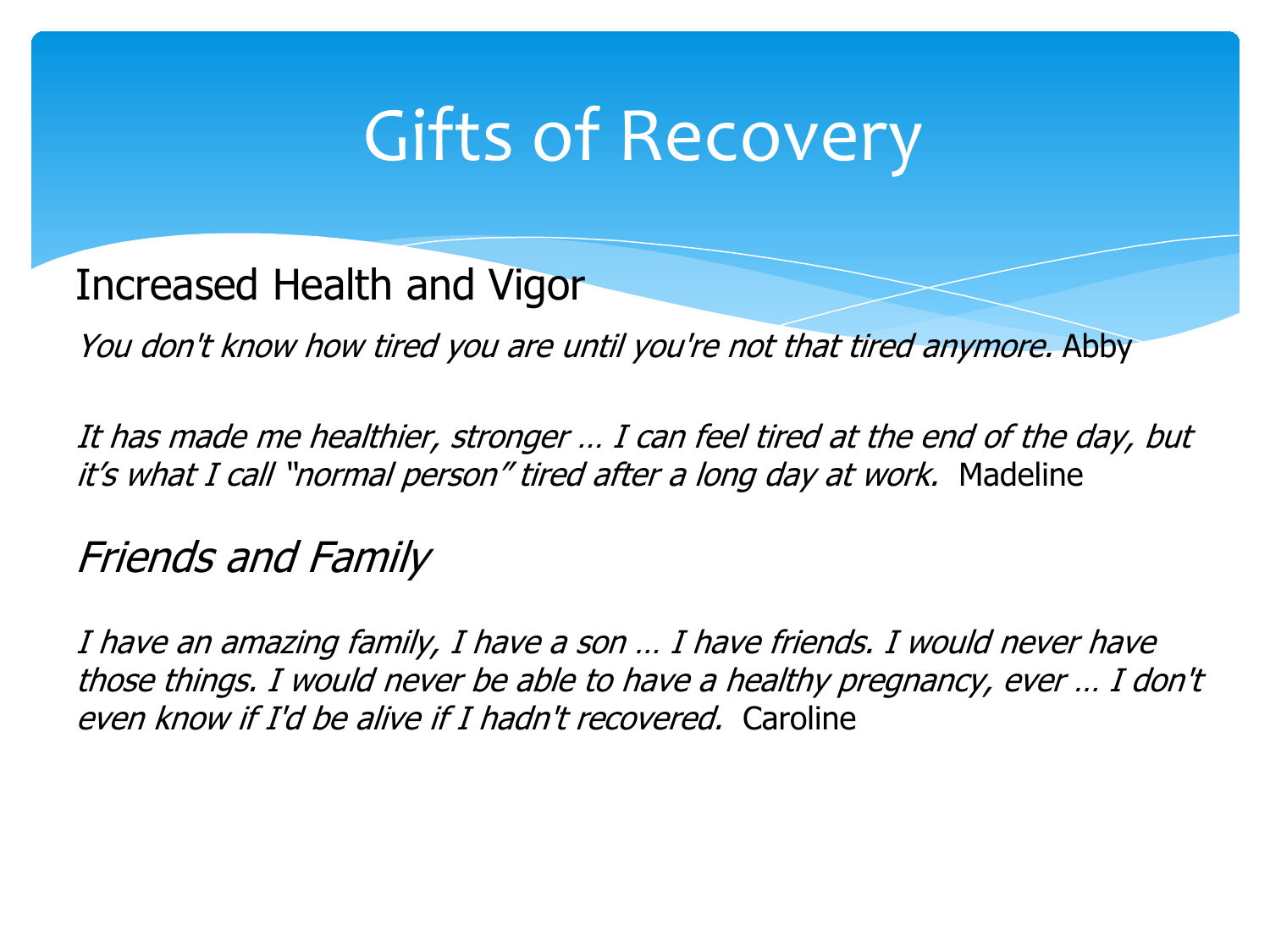# Gifts of Recovery

#### Healthy, Functioning Brains

I was able to go back to college at the university I got suspended from, and graduated magna cum laude. Tracy

Personalities and Interests

I have a giant Scotch collection and 2 dogs. I go hiking on the weekends ... I've been taking my time and figuring out what I like to do ... It's a completely different process than when you really are firmly convinced you're not going to live past 30. Julia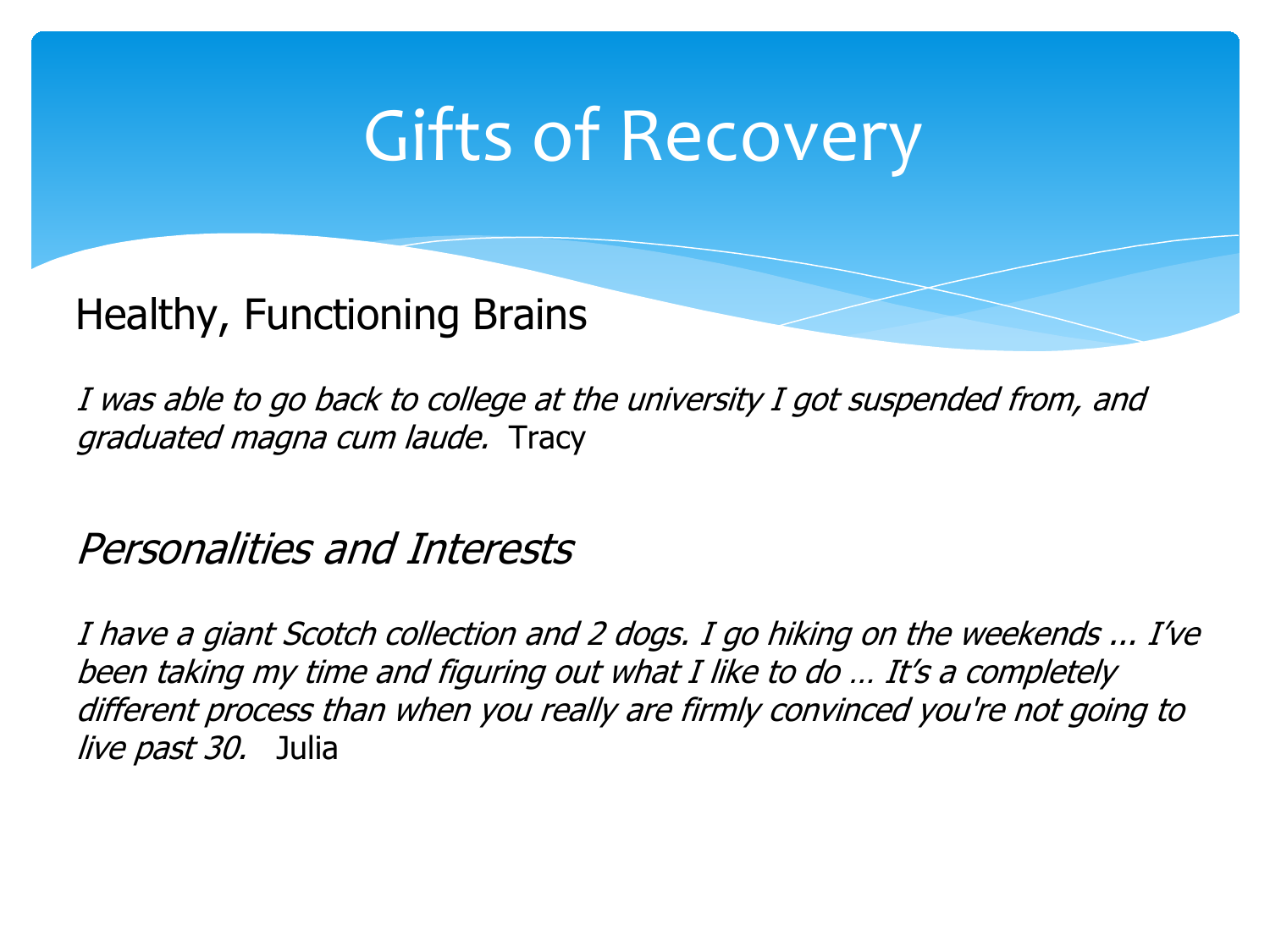# Gifts of Recovery

Changed Relationship with Food

If I've wanted to eat something that's high in carbs, it's not going to ruin my day … I can still have a day and have a bagel. Grace

#### Changed Relationship with Diabetes

My relationship with diabetes has become much less resentful … I have definitely been more accepting of this as a part of my life and that some days are going to be better than others (blood sugar-wise), and that's okay because it's the nature of the beast. Alex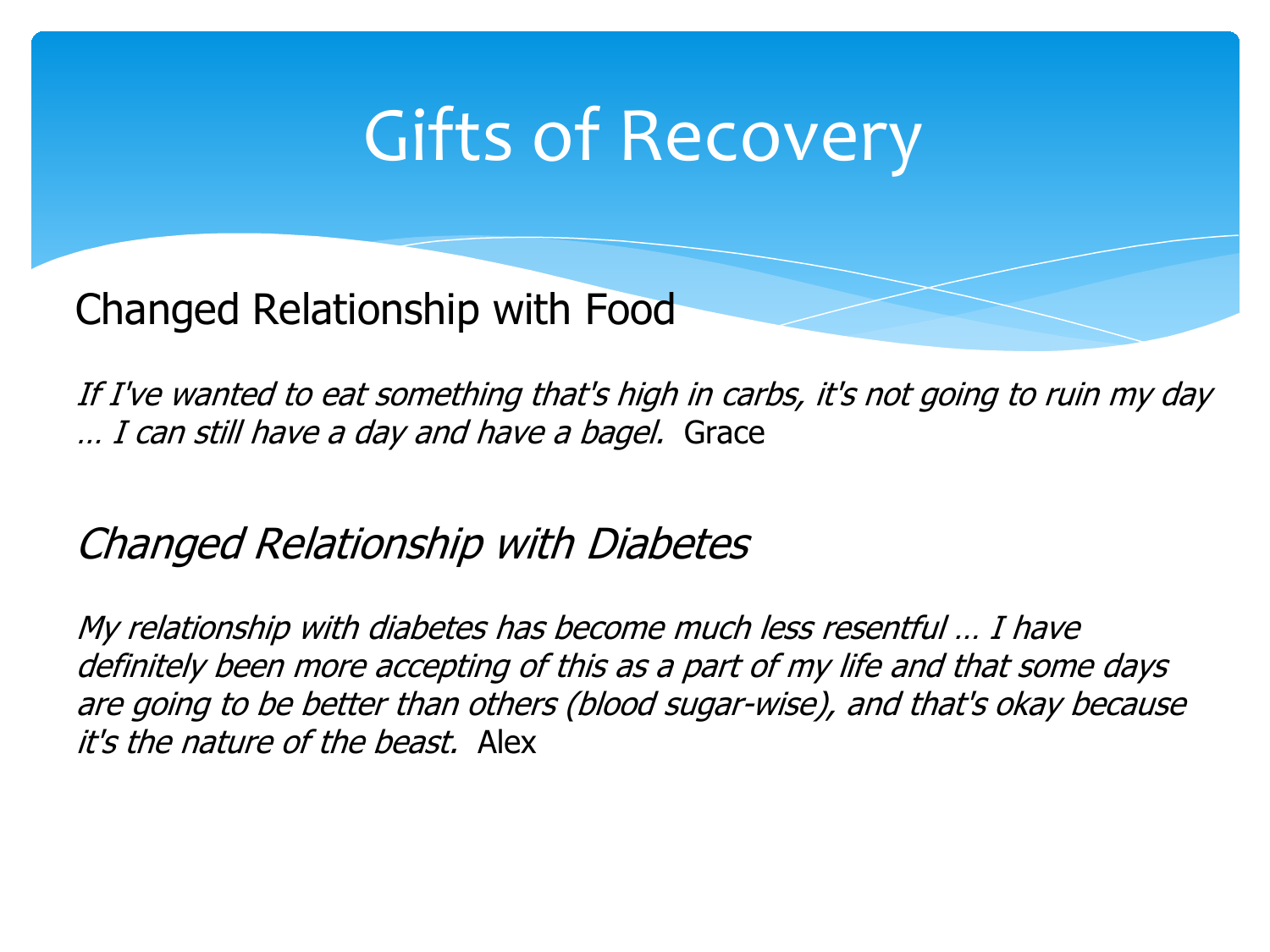# Injecting Hope

There are people that have gone through this and come out on the other side, and they're not amazing people. They're not shiny, happy people. They're just regular people who never felt like they could do it but did. **Caroline**